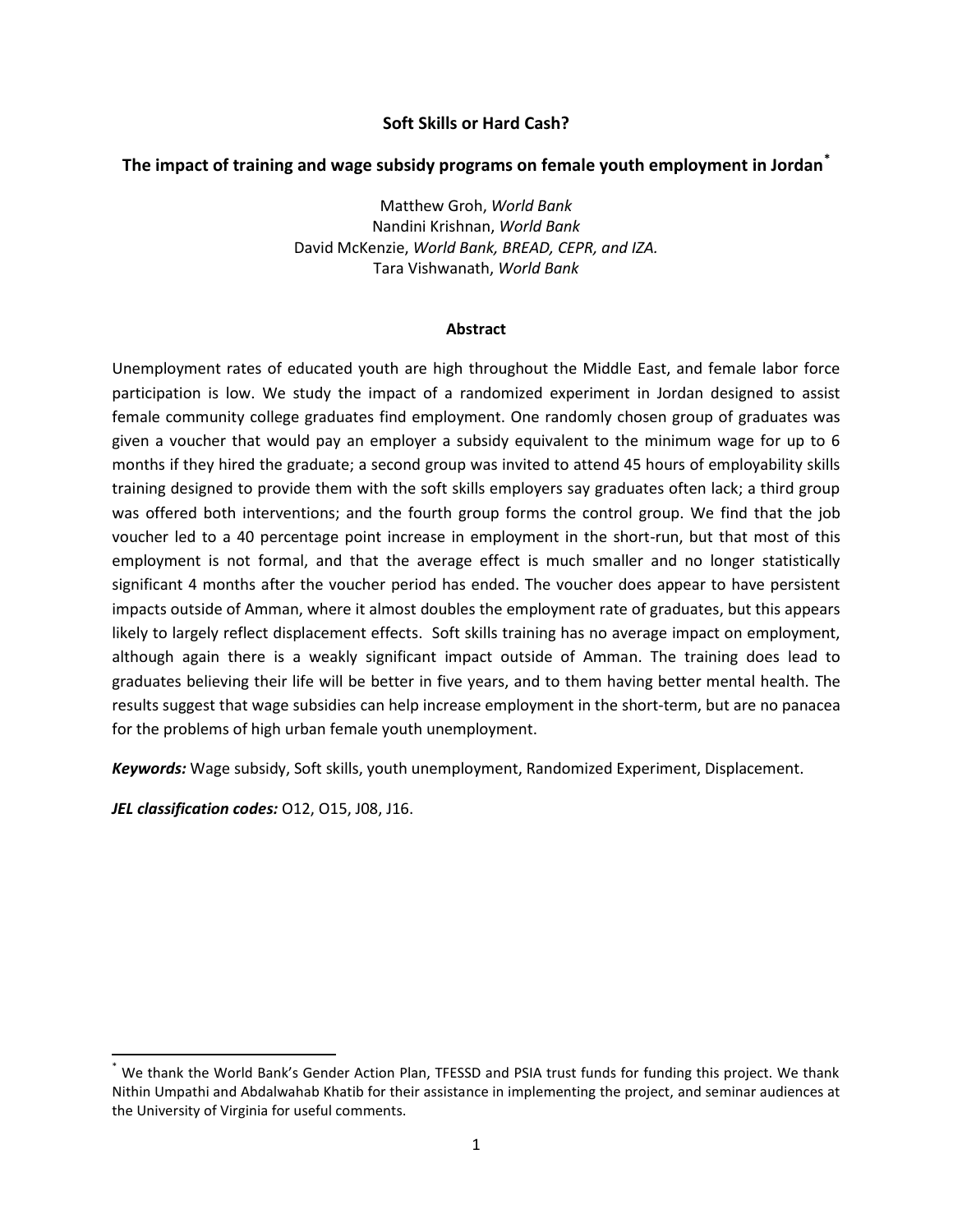#### **1. Introduction**

Only 23% of female community college graduates in Jordan are employed 16 months after graduating, despite 93% saying they want to work at the time of graduation. This enormous gap between expectations and reality highlights the enormous challenge facing young women who want to work in the Middle East, and is a stark example of the lack of employment opportunities for educated youth occurring worldwide.

Firms typically give two main reasons for being reluctant to hire young women. First, they are often reluctant to hire youth because they lack work experience, require on-the-job training, and it may be costly to assess how good a worker they are. On top of this, they have doubts about how committed young women are to pursuing careers, and whether they are as flexible in working hours and travel as males. Secondly, firms often complain that formal schooling, at best, teaches only the technical skills workers need, but that many youth are lacking in the soft skills needed for success in the workplace – such as how to interact with customers, work in teams, act professionally, and even how to properly represent themselves in job interviews in the first place.

We conducted a randomized experiment in Jordan intended to overcome both these constraints and assist female community college graduates find employment. Community college graduates are typical of many of the relatively educated unemployed in the Middle East, with concerns expressed about the quality and relevance of their classroom training, and relatively high unemployment rates. The Jordan New Opportunities for Women (Jordan NOW) pilot randomly allocated almost an entire cohort of female graduating students into four groups: a treatment group which received a job voucher which would pay an employer a subsidy in amount equal to the minimum wage if he or she hired the worker, valid for up to six months; a treatment group which was invited to attend a 45-hour employability skills training course designed to provide key soft skills demanded by employers; a treatment group which received both the voucher and the training; and a control group.

Follow-up surveys were conducted 6 and 14 months after the start of the interventions. The wage subsidies led to extremely large short-term gains in employment, particularly outside of Amman, with a 25 percentage point increase in employment in Amman and 50 percent increase outside of it. However, by the last survey, the voucher no longer had any impact on employment likelihoods in Amman, and the treatment effect had shrunk to 8.5 percentage points outside Amman and appears as if it may be due to displacement of jobs for the control group. The soft skills training had no short-term impact on employment, but has a weakly significant 6.1 percent impact outside of Amman at endline, although this again may reflect displacement. Despite the lack of employment impact, the soft skills training did lead to improvements in life outlook and a reduction in depression, suggesting it may have benefits outside of the labor market.

Wage subsidies have long been used to help disadvantaged groups find jobs in developed countries, and there have several randomized experiments to measure their impacts in the U.S. (Burtless, 1985; Dubin and Rivers, 1993), which have found disappointing impacts, which the authors attribute to potential stigma effects. Several non-experimental studies have found some positive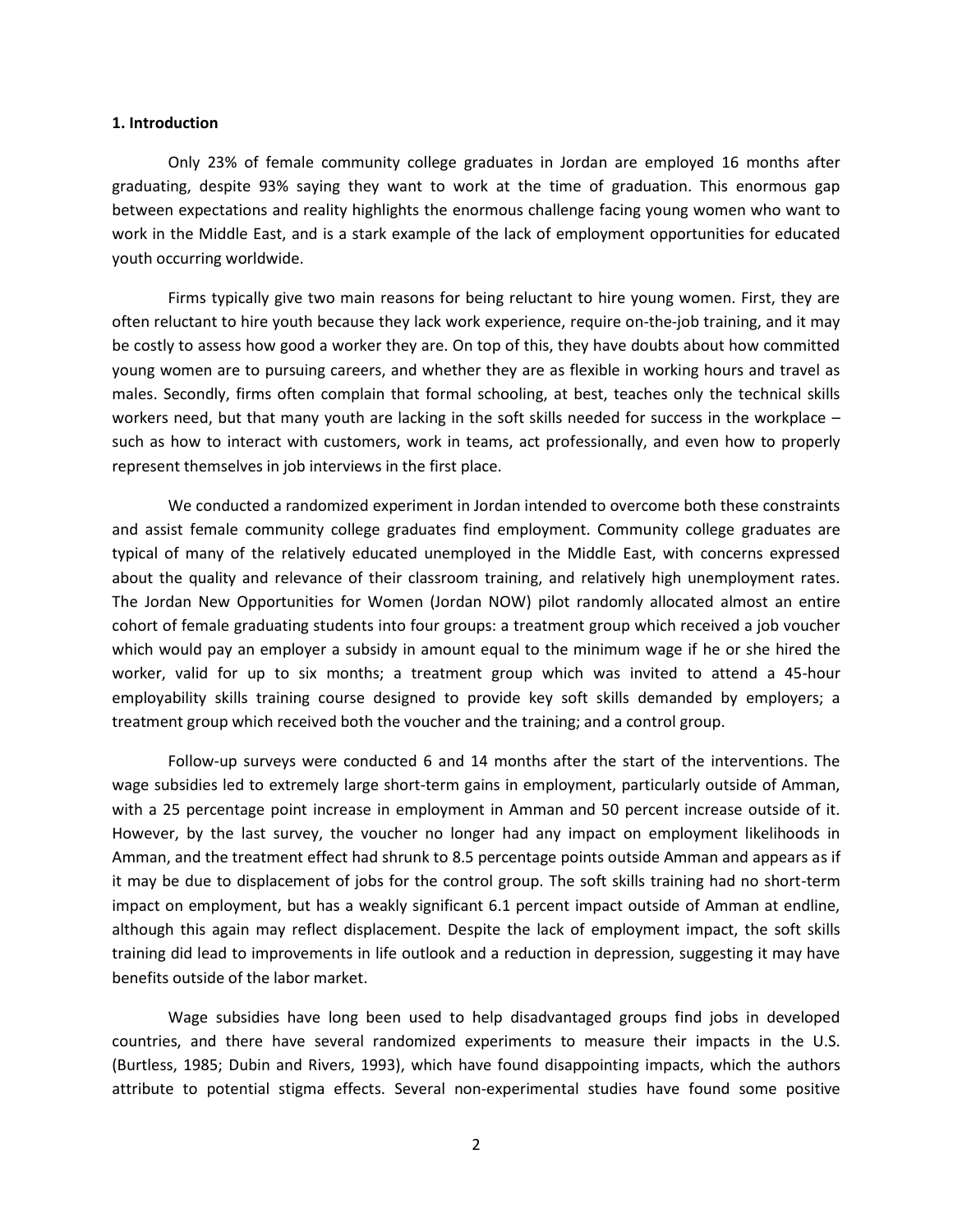impacts (e.g. Katz, 1998), although an overview of different wage subsidy evaluations by Betcherman et al. (2004) concluded that such programs have largely not been effective in developed countries. Wage subsidy programs for youth have been used in a number of transition countries such as Poland and the Slovakia, and there appears to be renewed policy interest in developing countries, with examples such as Morocco's *Idmaj* program and Tunisia's SIVP program<sup>1</sup>, and South Africa about to launch a program. Despite this policy enthusiasm, there is very little evidence on the effectiveness of such programs in developing countries, the one exception being an experiment by Galasso et al. (2004) in Argentina. They found that job vouchers to the unemployed lead to a 6 percentage point increase in wage employment 18 months later, although this impact largely occurred in informal and temporary jobs.

In these existing evaluations, the rather limited effects have in part come from low usage rates of the job vouchers, preventing existing studies seeing whether providing access to subsidized shortterm employment can lead to lasting jobs. Since voucher take-up was relatively high in our study, we are able to examine this issue, as well as further contribute to the literature by providing evidence on the effectiveness of wage subsidies in a context where female skilled youth unemployment rates are very hard.

There is even less empirical evidence on the effectiveness of soft skills training programs, but youth employment programs in Latin America in particular have increasingly included a component that focuses on these skills (World Bank, 2010). For example, the *entra 21* program implemented in 18 Latin American countries includes a soft skills training component. Although there is no rigorous evaluation of this intervention, employers report that participants who took part in this program have greater ability to work in teams and take on responsibility than do their other employees (entra 21, 2009). The Dominican Republic's *Juventud y Empleo* program also teaches soft skills along with providing work experience. Our paper provides the first experimental evidence on the effectiveness of soft skills training in a developing country context.

The remainder of this paper is structured as follows: Section 2 describes the context, our sample, and the details of the intervention; Section 3 the experimental design, data collection, and intervention take-up; Section 4 the midline and endline experimental impacts; Section 5 then discusses possible explanations for these impacts; and Section 6 concludes.

## **2. Context, Sample, and the Intervention**

## **2.1 Labor Market Context**

 $\overline{a}$ 

Two striking features of labor markets throughout the Middle East are bulging youth populations with very high unemployment rates, particularly among relatively educated youth; and low labor force participation rates among women. Jordan is typical in this regard. Youth aged 15-29 are the largest demographic group in the country, making up 30 percent of the total population. In 2011 the

 $<sup>1</sup>$  SIVP = Stage d'Initiation à la Vie Professionnelle. This is a subsidized internship where beneficiaries receive 150</sup> TND monthly and employers have full coverage of social security and training costs. The subsidy targets recent university graduates who have been looking for a job for six months, a group especially affected by unemployment (Almeida et al. 2012).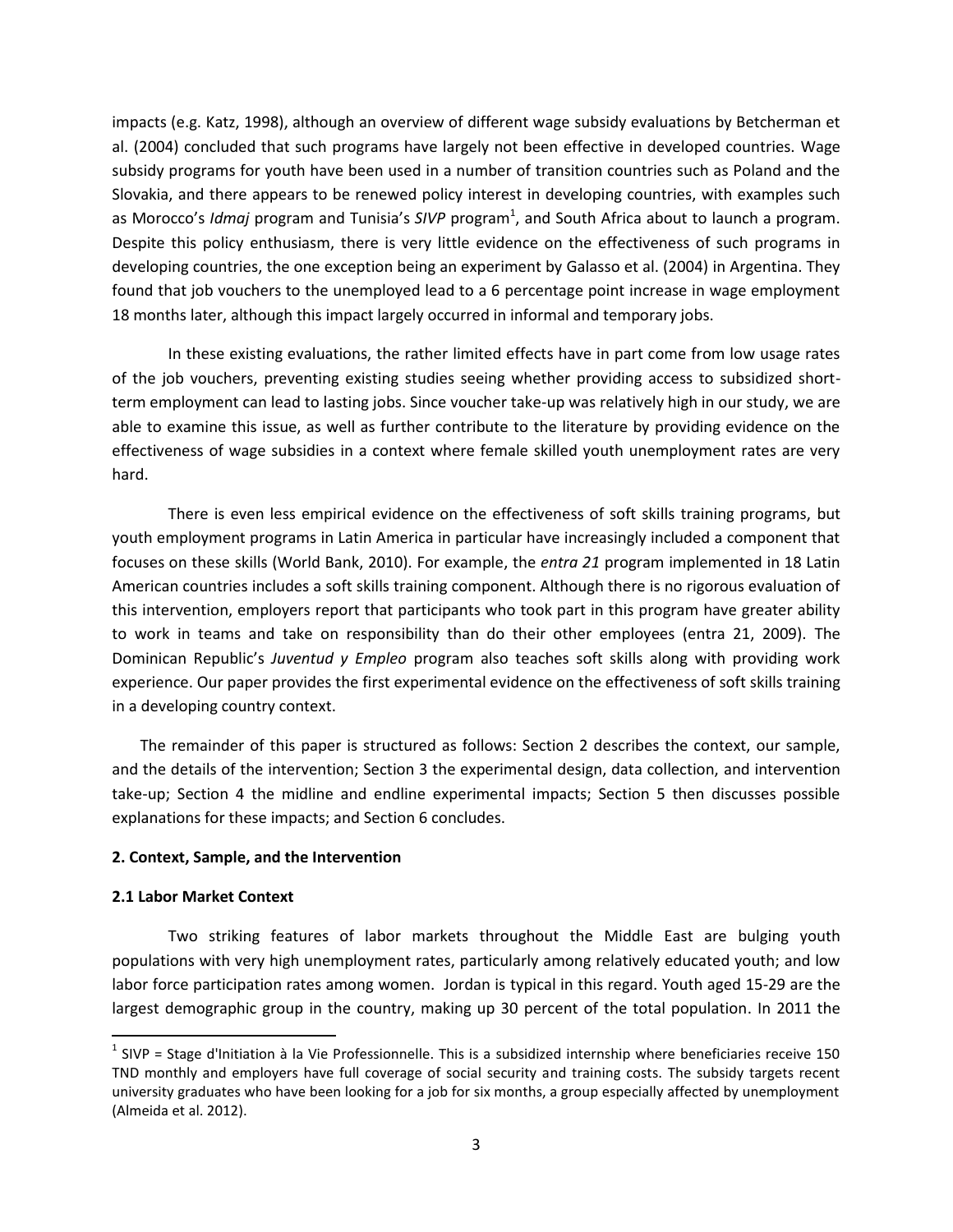unemployment rate for 20-24 year old females was 47.6 percent, compared to 23.1 percent for 20-24 year old males, and only 10.5 percent of 20-24 year old females are actually employed, compared to 49.1 percent of 20-24 year old males. Women with post-secondary education are more likely to be unemployed than women with secondary or primary education, largely because the latter do not participate in the labor force at all (Jordanian Department of Statistics, 2011).

Young women face twin constraints in accessing jobs. First, firms are often reluctant to hire youth, regardless of gender, since they lack job experience, are of untested quality, and may lack soft skills such as reliability, a strong work ethic, and knowledge of how to work and communicate effectively in a workplace. If hiring, training, and firing workers is costly, firms may be reluctant to take a chance on someone untested in the labor market. Second, young women face additional barriers because of gender. Employers often express clear preferences for male workers, based on the belief that women are less committed to their jobs and may leave if they get married or have children, that men are more flexible in work hours and ability to work over-time, and that women might experience more difficulties interacting with customers in some occupations due to culture (Jordanian Enterprise Survey, 2006; Peebles et al, 2007). When faced with these constraints and a lack of networks and role models who have obtained jobs, many young women may lack confidence to look for jobs in the first place.

## **2.2 Educational System Context and Focus on Public Community College Students**

Students in the Jordanian educational system go through a common core curriculum that ends with the tenth grade, followed by two years of specialization where students choose between an academic track (focusing on either sciences or arts) and a vocational track. Both tracks end upon the completion of twelfth grade with a General Secondary Education Examination (the *Tawjihi*), which if passed concludes secondary education. Students who take the academic track in Arts or Science can then gain entrance to university provided they achieve a competitive score on the Tawjihi. Alternatively, those taking part in the Vocational track, those who get a low Tawjihi score, or those with limited financial means can enroll in a two year community college – either as a terminal qualification with skills in a particular field, or as a second chance at university admissions (Kanaan and Hanania, 2009).

Analysis of labor force survey data from 2007 shows that, among 25 to 30 year olds in Jordan, 67 percent of females and 72 percent of males have at most secondary education. Amongst the third of women this age with higher levels of education, one-third has a diploma from a community college, and two-thirds have a university degree. There are 14 public community colleges in Jordan, with total enrollment of approximately 11,895 students (7,072 female, 4,823 male) in 2007/08. These public community colleges have significantly lower tuition than universities and private community colleges.<sup>2</sup> However, as is much of the Middle East, there are concerns about both the quality and usefulness of some of the training being offered, leading to concerns about the employability of community college graduates, particularly in a labor market with limited jobs in which they may be outcompeted by university students. This context led the Government of Jordan to request assistance from the World Bank in conducting a pilot program to try to increase employment of female graduates.

l

 $^2$  There were approximately 14,500 students enrolled in 22 private community colleges in 2007/08 according to Government statistics.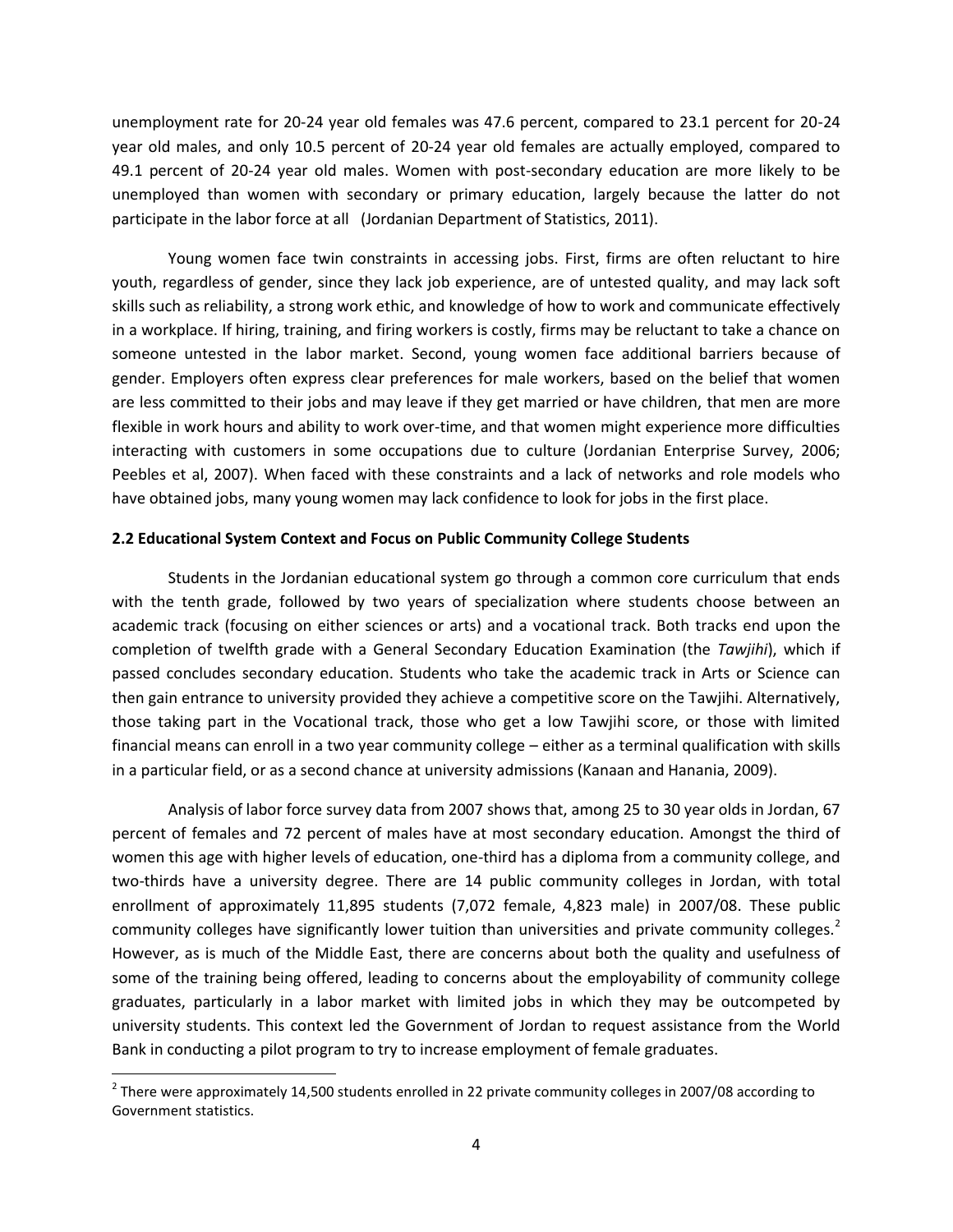To conduct this pilot we choose the 8 public community colleges with the largest female enrolment numbers, together comprising over 85 percent of all female public community college enrolment. They consist of four colleges in Central Jordan (Amman University College, Princess Alia University College, Al-Salt College, Zarqa University College) and four located in Northern and Southern Jordan (Al-Huson University College for Engineering, Irbid University College, Aljoun University College, and Al-Karak University College). For simplicity's sake since Amman is the capital of Jordan and many people from adjacent governorates commute to Amman for work, we will herein refer to Central Jordan as Amman and Northern and Southern Jordan as outside Amman.

Baseline surveys were conducted in July 2010 for all second-year students in these colleges, giving data on 1755 female students, before students had taken their final examinations. In August 2010 this was then merged with administrative data on examination results, which revealed that 1395 had passed their examinations. We randomly selected 1350 of these graduates to be our experimental sample.

The typical graduate is 20 to 22 years old, is unmarried, and has never worked before. Only 13.8 percent were married at baseline, and 16.3 percent have ever worked. Only 7 percent of these young women's mothers are currently employed, whereas 57 percent of their fathers are currently employed. At the time of the baseline survey, which took place only weeks before final examination results were available, only 8 percent of students had already found a full-time job for work after graduation.

Table 1 shows the main courses of study undertaken by the experimental sample at the overall program of study level, as well as at the level of specialization. We see the majority of students are taking courses in administration and finance (43%), which covers specializations such as accounting, electronic administration and management information systems; courses in medical assistance (24%), which covers mainly nursing and pharmacy specializations; and educational programs (10%), which covers those aiming to be teachers.

## **2.3 Pilot Interventions**

We piloted two policy interventions, each designed to overcome some of the barriers to firms hiring young female graduates: wage subsidy vouchers and employability skills training. Wage subsidies have a long history of use by policy makers as part of their active labor market policies to generate employment for the disadvantaged (e.g. Kaldor, 1936, Layard and Nickell, 1980, and Katz, 1998). It is argued that short-term subsidies may have long-term effects by raising the productivity of youth through work (Bell et al., 1999), and may encourage employers to take a chance on hiring inexperienced, untested workers (World Bank, 2006). There is also now growing evidence that non-cognitive or soft skills are important for employment and a range of other life outcomes (e.g. Bowles et al, 2001; Heckman et al., 2006). Interventions that aim to teach employability skills may enhance employment prospects by giving youth better skills and confidence for looking for jobs and by making them more productive in their first months in the job by reducing the amount of time firms need to spend training them on the basics of working in a business environment.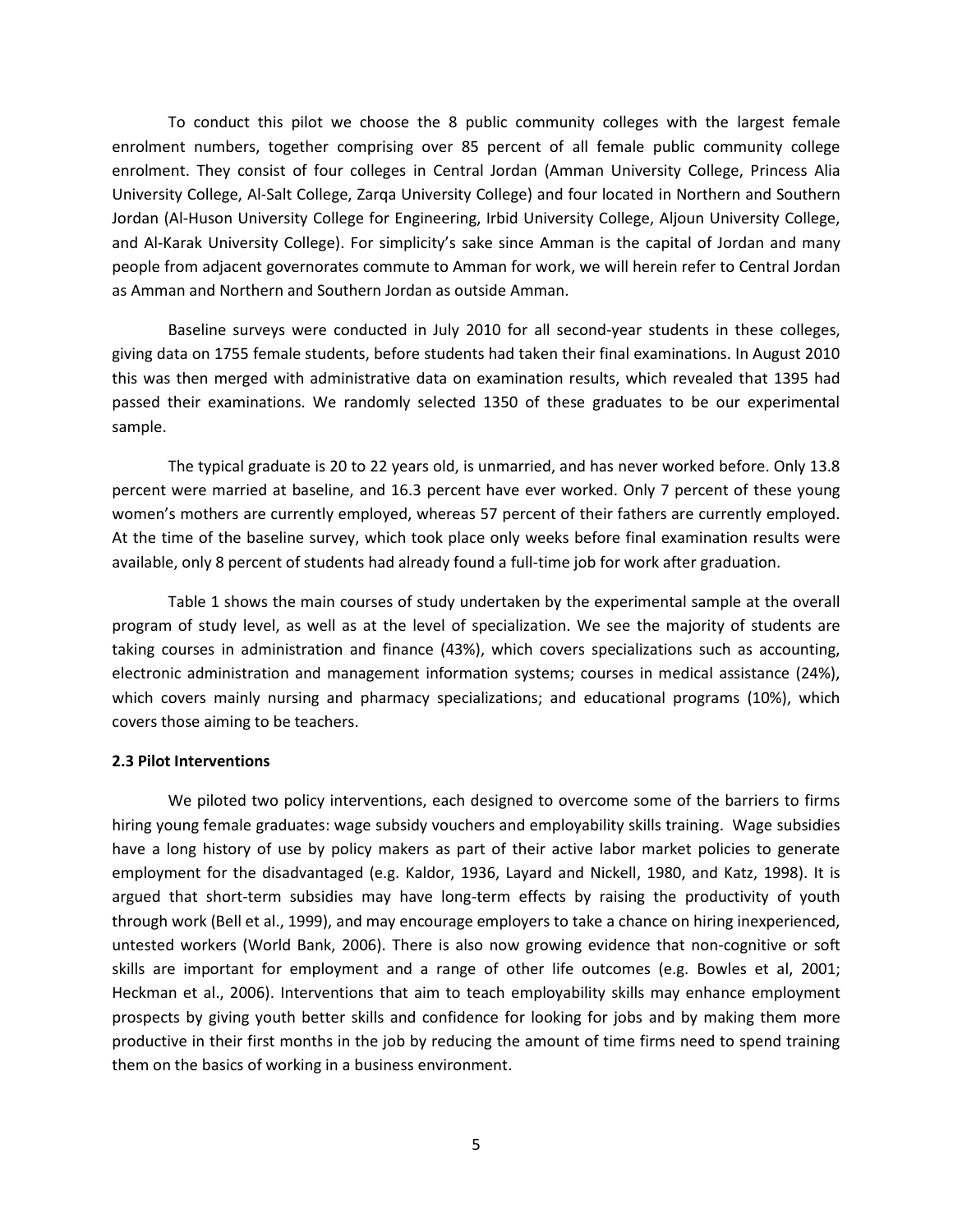Our pilot program was marketed to participants as the Jordan New Opportunities for Women (Jordan NOW) pilot. The details of our interventions are as follows:

## *Job Vouchers or Wage Subsidies*

Graduates receiving this intervention were given a job voucher that they could take to a firm while searching for jobs. The voucher had the graduate's name on it, and was non-transferable. The job voucher paid the employer an amount equal to the mandatory minimum monthly wage of 150 JD (USD 210) per month for a maximum of six months if they hired the worker, acting as a wage subsidy. To be eligible to use the voucher a firm had to provide proof of registration, have a bank account to receive payment in, and provide an offer letter with the graduate's name and specification of work duties. The salary agreed for employment must be at least the minimum wage of 150 JD per month. After the start of employment, both the firm and graduate were required to confirm their employment with the program administrator each month, with periodic monitoring and random visits made to ensure reimbursement claims were legitimate.

The voucher was valid for a maximum of six months within an eleven month period starting October 3, 2010 and ending August 31, 2011. Should employment terminate before the end of the 6 months, the voucher remains with the graduate, who could then use the remaining months on it with a different firm. In addition to a letter explaining the program which students could give firms, the program was advertised through the Chamber of Commerce and through newspaper advertisements, and an official government website and information helpline was provided, in order to further the legitimacy of the voucher and provide more information to firms as needed.

Due to budget constraints, we could afford to fund a maximum of 450 graduates for the full 6 months each. Graduates receiving this intervention were informed that vouchers would be honored on a first-come-first-served basis and that they should therefore take every effort to use their vouchers as soon as possible to find a job, and that they would be notified if this cap was reached. In practice this cap did not bind.

## *Employability Skills Training*

Graduates receiving this intervention were invited to free intensive training on soft skills identified by employers as important areas for new graduates to have. The training course was 45 hours over a 9 day period (5 hours per day), with a maximum of 30 participants in each training group. Training took place during September and October 2010. The training was provided by Business Development Center (BDC)<sup>3</sup>, a Jordanian NGO established in 2005 which has widespread local name recognition and a good reputation for skills training, having implemented USAID, UNCTAD, and a wide variety of local training programs. Training sessions took place in 17 sessions offered throughout 6 governorates to maximize access. Training facilities and training content were identical across all 17 sessions. To minimize the effect of social and cultural restrictions on mobility, sessions were held during daylight hours at locally known and trusted institutions such as the Chambers of Industry and local universities.

 $\overline{\phantom{a}}$ 

<sup>&</sup>lt;sup>3</sup> <http://www.bdc.org.jo/>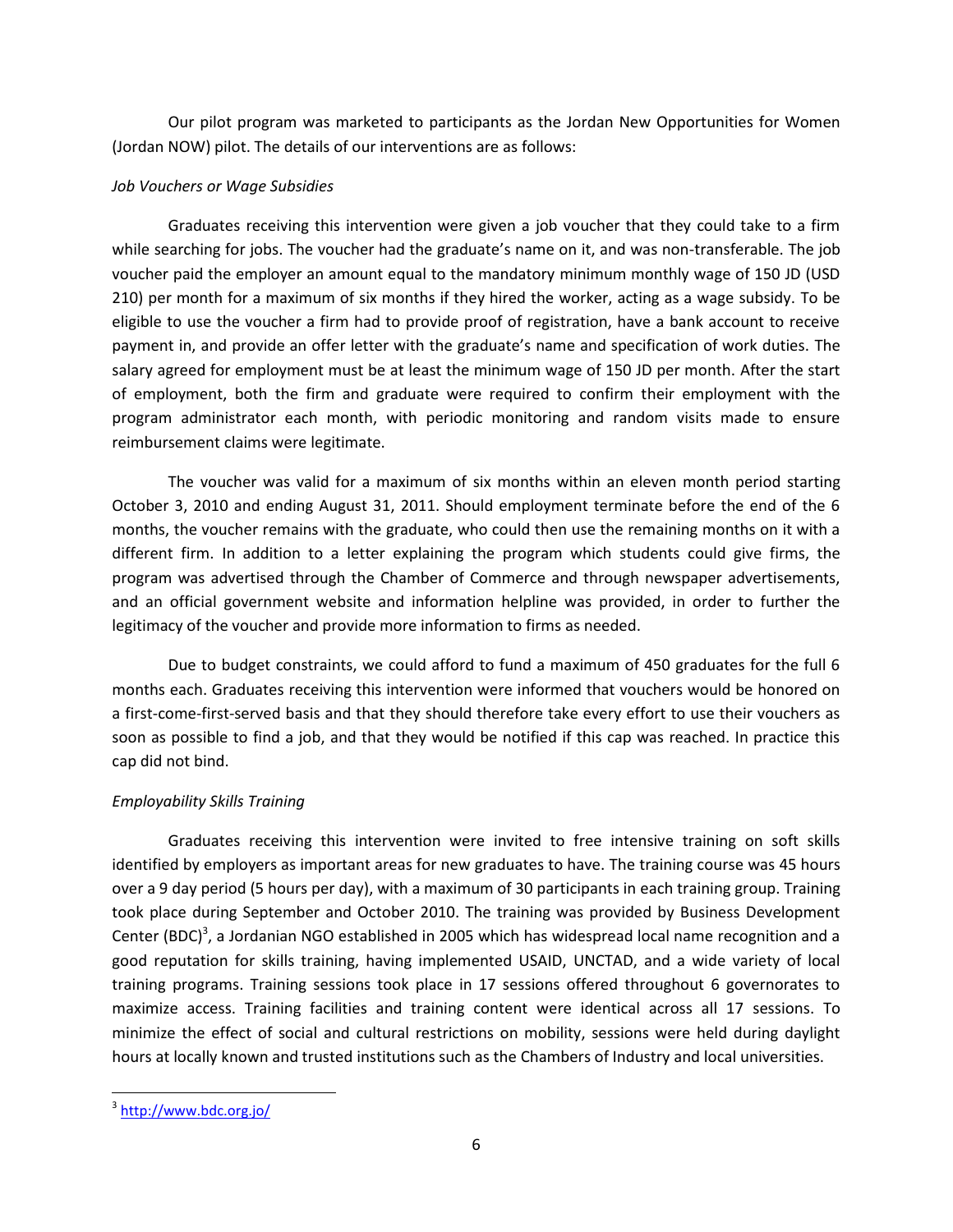BDC designed a course which covered effective communication and business writing skills (e.g. making a presentation, writing business reports, different types of correspondence), team-building and team work skills (e.g. characteristics of a successful team, how to work in different roles within a team), time management, positive thinking and how to use this in business situations, excellence in providing customer service, and C.V. and interviewing skills. Sessions were based on active participation and cooperative learning rather than lectures, with games, visual learning experiences, group exercises, and active demonstrations used to teach and illustrate concepts.

The cost of the training was approximately \$150,000, which was based on up to 600 graduates attending – leading to a cost of \$250 per assigned graduate, and given that only 373 attended, an effective cost of \$400 per attendee.

#### **3. Experimental Design, Data Collection, and Take-up**

Randomization into treatment and control groups was done via computer. Students were first stratified into 16 strata on the basis of geographic region Amman (Amman, Salt and Zarqa), and outside Amman (Irbid, Ajloun and Karak), whether their Tawjihi examination score at the end of high school was above the sample median or not, whether they indicated at baseline that they planned to work full-time and thought it was likely or somewhat likely that they would have a job within 6 months of graduating, and whether or not she is usually permitted to travel to the market alone (a measure of empowerment). Within each strata, 22.2% of the students were allocated to receive the job voucher program only, 22.2% allocated to receive the employability skills training only, 22.2% allocated to receive both the job voucher program and the employability skills training program, and 33.3% allocated to the control group. This resulted in 300 in each treatment group, and 449 in the control group, for a final experimental sample of 1349.<sup>4</sup> It turned out that two of the individuals assigned to receive a job voucher (one from the voucher only group, and one from the voucher and training group) were actually males who had incorrectly been recorded as female in the baseline questionnaire. These were dropped from the program, given a final breakdown of 299 in job voucher only, 300 in training only, 299 receiving training and voucher, and 449 in the control group.

The choice of variables to stratify on was based on two considerations. First, stratifying on the basis of variables which we believe would influence the main outcomes of interest (employment) can improve the power of an experiment to detect a given sized treatment effect (Bruhn and McKenzie, 2009). Since few graduates were employed at baseline, we did not stratify on employment status itself, but instead on key variables we thought might predict employment. We hypothesized that the likelihood of getting a job will be higher for students around Amman than in other areas, for those with higher academic ability (proxied by the Tawhiji score), for those with the desire and confidence to work, and for those with greater empowerment or freedom of movement (proxied by whether they are allowed to travel to the market alone).

Second, stratifying on these variables prevents against chance imbalances in these characteristics, and serves as a means for specifying ex ante our interest in examining the heterogeneity

 $\overline{\phantom{a}}$ 

 $^4$  Rounding within strata resulted in 449 rather than 450 being allocated to the control group in total.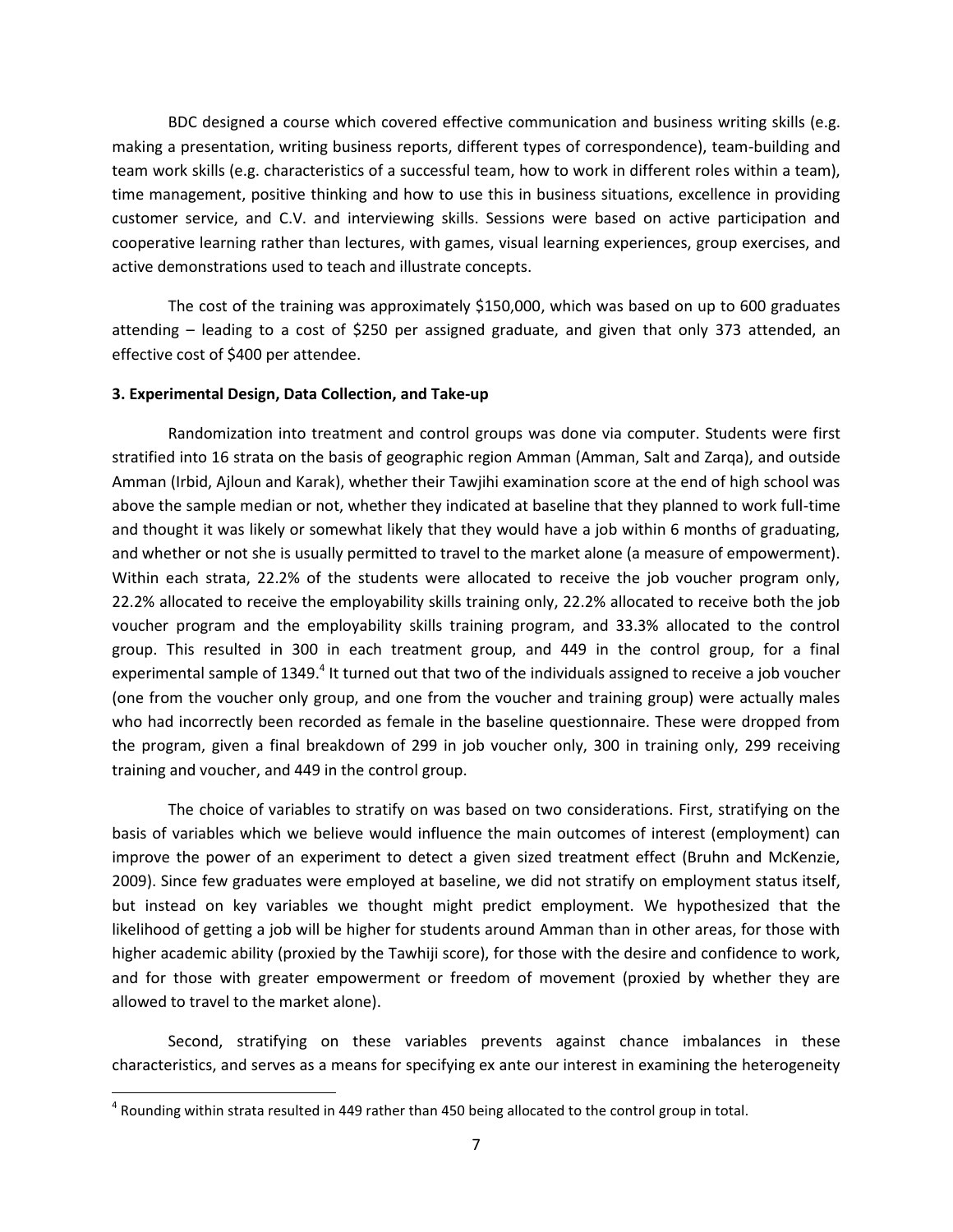of treatment effects according to these characteristics. A priori it was difficult to predict which direction this heterogeneity would act in. For example, we expected graduates in Amman to be more likely to find work in the absence of an intervention since the majority of private sector activity is concentrated around the capital, and because families are more traditional outside of Amman and thus perhaps more reluctant to allow their daughters to work. However, it was unclear whether the interventions would then work better in Amman because there would be fewer other constraints on finding work, or whether they would have less effect there if it is the case that anyone who wants to work should be able to find a job, whereas outside of Amman where it is more challenging to find a job, only those who receive assistance might be able to find one. Likewise it was unclear whether the interventions would act as a complement or a substitute for higher academic ability, higher desire to work, or higher empowerment.

## **3.1 Baseline Information by Treatment Status**

 $\overline{\phantom{a}}$ 

Table 2 provides summary statistics on the experimental sample by treatment status. As one would expect given computerized randomization, the characteristics look similar across the different treatment groups. At baseline, the graduates express high levels of desire to work, with 93 percent saying they plan to work after they graduate, 91 percent say they would like to work outside the house after they are married, and 82 percent say they think it is very likely or somewhat likely that they will have a job within 6 months of graduating. Our stratifying variable is whether they desire to work, think it is likely they will be working, and plan on working full-time, with 59 percent of graduates falling into this high likelihood of working full-time category.

Data on household durable goods ownership shows that the community college graduates come from wealthier households than the average Jordanian or average urban family.<sup>5</sup> Their families are more likely to have cars, computers, microwaves, land telephones, and internet access at home. For example, 72.6 percent have a computer at home, compared to 47.6 percent of all urban households, and 63.6 percent live in a household with a car, compared to 46.7 percent of all urban households. Nevertheless, their parents have lower educational attainment than Jordanian averages: only 11 percent have a father with a bachelor's degree, compared to 25 percent of all 40-50 year old men in urban areas.

One hypothesis for low levels of female employment is that patriarchal norms limit the extent to which women work. We have noted that 91 percent say they would like to work outside the home after marriage, and the baseline also shows that 91 percent think they will be allowed to do so. Most women say that the main reason for obtaining an education is to increase one's earnings (45%) or to find a job with better working conditions (32%), with only 3% saying the main reason is to improve marriage prospects. However, there is evidence that some women do face mobility restrictions, with only 51 percent saying they are allowed to go to the market alone.

Table 2 also shows that 81 percent of the graduates say they would prefer a public sector job to a private sector job, which is consistent with evidence from elsewhere in the Middle East. When asked why they prefer the public sector, the two main reasons are greater job security (60%) and insurance

<sup>&</sup>lt;sup>5</sup> Jordan averages come from the 2009 Jordan Population and Family Health Survey (ICF Macro, 2009).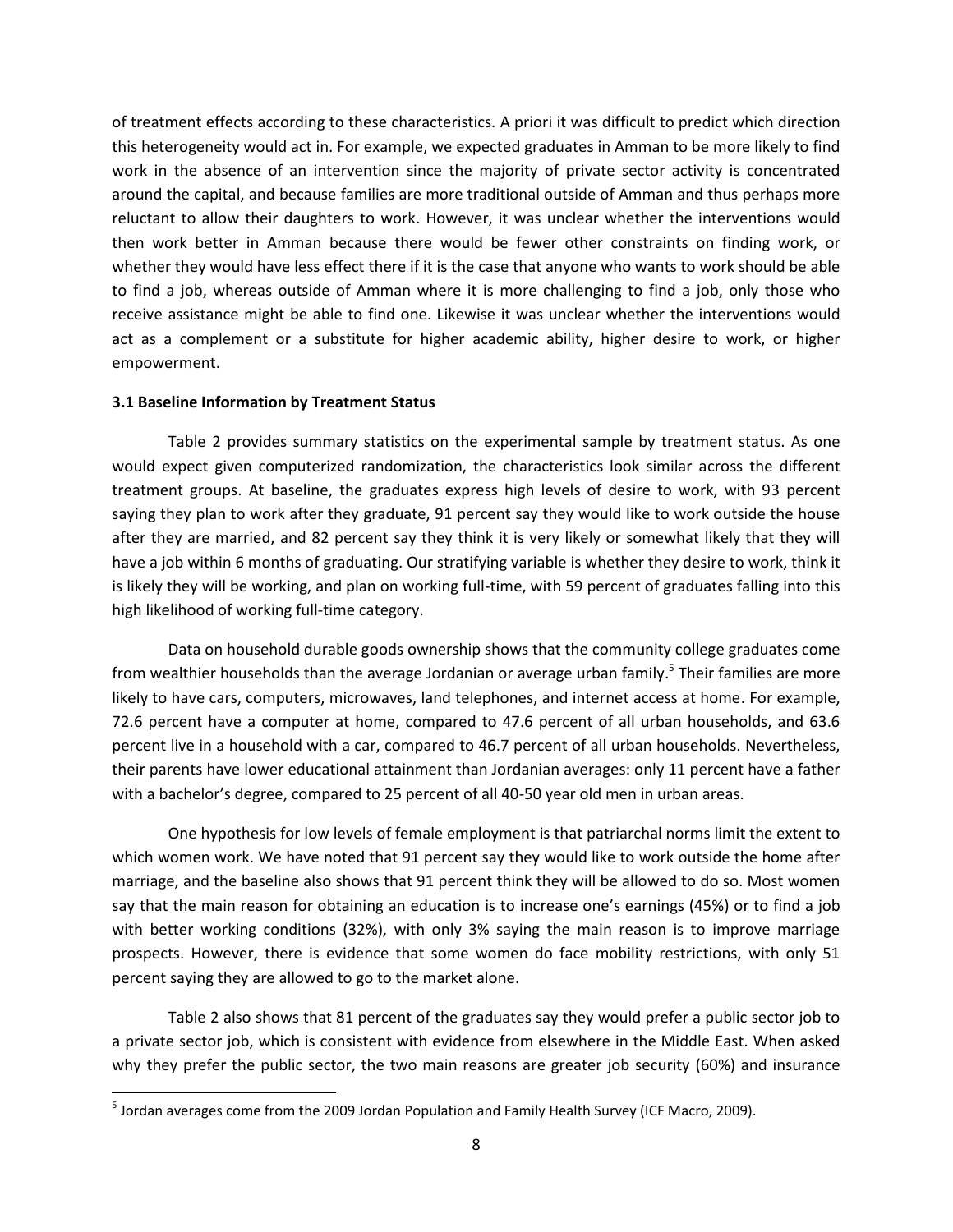coverage (22%); whereas higher salary is the main reason given for those who say they would prefer a private sector job.

### **3.2 Data collection**

A midline follow-up survey was conducted in April 2011, six months after graduates initially received their vouchers and/or attended training, and while the job voucher usage window was still open. The midline succeeded in interviewing 1237 of the 1347 (92%). In December 2011 a more extensive endline survey was conducted, with more extensive efforts to track down graduates. This resulted in interviewing 1249 of the 1347 (93%) and collecting data by proxy from 38 of the 1347 graduates' parents (3%). Both rounds collected data on employment outcomes, and in addition, the endline collected information on a range of well-being measures, including mental health, subjective well-being, and empowerment.

In addition to the survey data, an agreement with the Social Security Corporation of Jordan enabled us to obtain administrative data on formal employment for 1282 graduates (95% of the sample), with this data not available for those individuals for whom we did not have the social security number. Finally, we also supplement our analysis with data taken from an October 2011 survey of 368 of the firms who had employed these graduates at the midline (whether or not they had used the voucher to do so), which is approximately 100 percent of all firms who were employing a graduate with a voucher and between 67% to 87% of all firms who were employing a graduate without a voucher.

The attrition rates are low, but for both the surveys, vary by treatment status (appendix table 1). Attrition rates in the survey are lowest (3% midline, 1% endline) for the job voucher treatments, since more recent contact information was available for them as a result of the process of monitoring their voucher usage and take-up, and highest for the control group (11% midline, 7% endline), since there was no contact with them outside of the surveys. Almost all the attrition was due to inability to contact the individuals due to cell phone numbers changing, rather than direct refusals. In contrast, there is no difference in attrition rates by treatment status in the social security data. In appendix 1 we show that our main results are robust to bounding approaches to deal with selection.

#### **3.3 Take-up of the Interventions**

The employability skills training course was completed by 373 of the 599 graduates (62%) assigned to the training only or training and voucher treatments. Only 5 students attended part of the course but did not finish. When graduates were asked directly their reasons for not wanting to attend, the main reasons were because they already had a job (10%), and a range of family-related reasons such as taking care of family, or family not allowing them to participate. Qualitative feedback from participants immediately after the course was universally extremely positive, with many participants in particular saying it had given them more confidence and positivity, as well as noting their appreciation for learning practical topics not taught in college.

The first two columns of Table 3 examine the correlates of training attendance among those invited to training. Column 1 first examines how the four stratifying variables relate to take-up: we see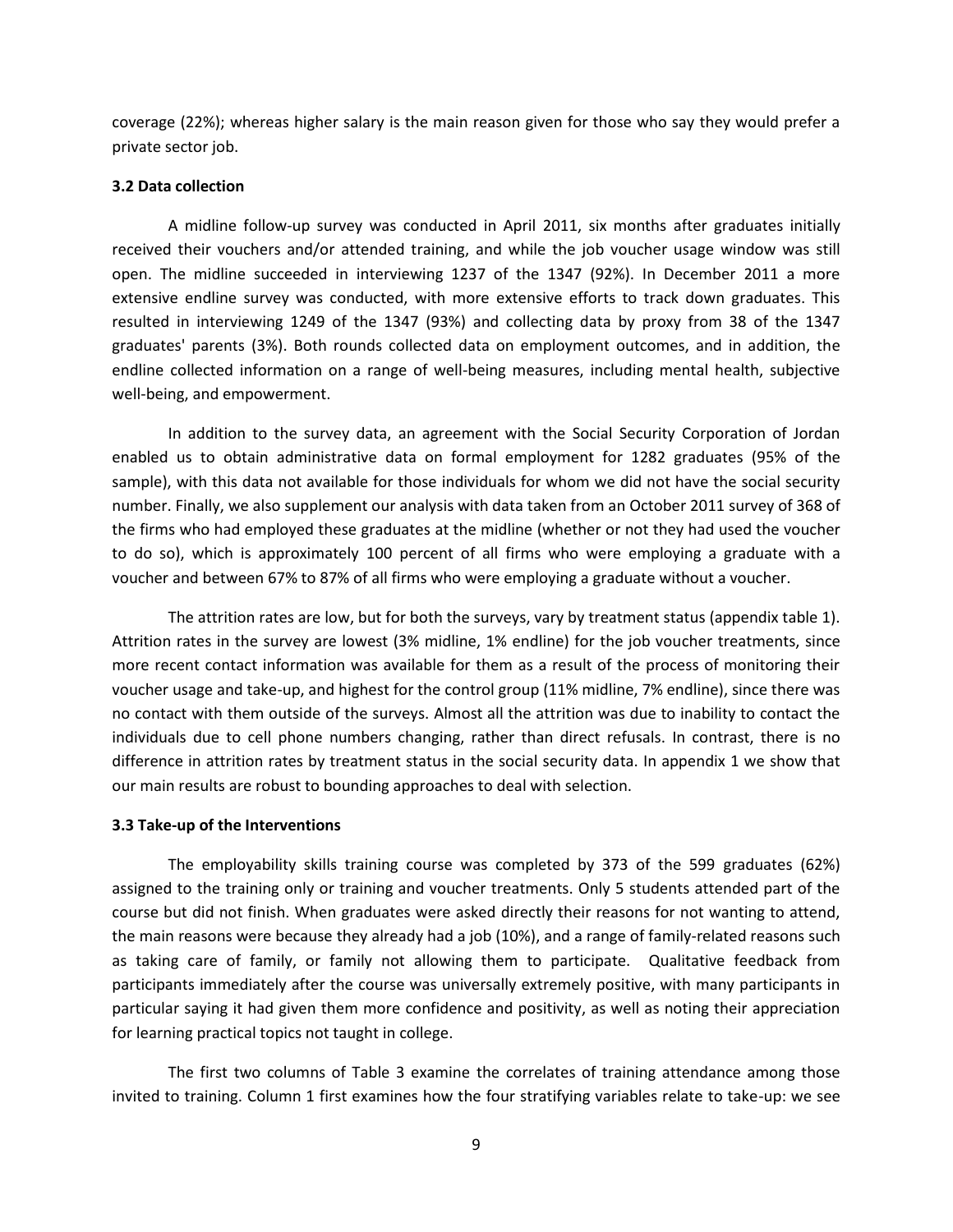no significant relationship with geographic location or with ability to travel to the market unaccompanied, suggesting that the choice of trusted locations in many governorates was successful in reducing geographical and mobility constraints. Attendance is 9.9 percentage points less likely for those who do not believe they are likely to be working full-time after graduation, and 8.6 percentage points less likely for those with tawjihi scores above the median, perhaps reflecting that more academically skilled individuals felt they had less need for such training. There was no difference in training take-up among those who also were assigned the job voucher (which was known to graduates at the time of deciding whether to attend training).

Column 2 of Table 3 then adds several other characteristics of the graduate and their household. We see participation in training is 18.4 percentage points less likely for those graduates who were already married at baseline, even conditional on their expectations of working, empowerment and household wealth levels. Attendance is significantly higher for those taking administrative or financial courses, perhaps because they expect to be in more of a position to need business writing skills than graduates going into nursing or teaching, and higher for those who have email at home. It is less for those who have more sisters, but not for those who have more brothers, perhaps reflecting a need to look after younger female family members.

Take-up of the voucher is equivalent to finding a job with an employer that met the voucher requirements and was willing and able to use the voucher. In total 301 of the 598 graduates assigned to receive a voucher ended up using it for at least one month (50.3%), although this varied greatly with location, with only 35% of those offered the voucher using it around greater Amman, compared to 65% outside of Amman. Three-quarters of those who used the voucher used it for the full 6 months, 9 percent used it for 5 months, 6 percent for 4 months, and only 10 percent for 3 months or fewer. In the midline survey, 85 percent of those employed with a voucher say they earn 150 JD per month, which is the amount of the voucher, 1.9 percent say they were paid less than this, and the highest earnings is 320 JD per month. The most common occupations for those using the vouchers were teachers (often in nursery schools), comprising 33% of all those who had used the voucher; secretaries, clerks or administrative assistants, 17%; nurses or medical assistants, 10%; data entry workers 9%; and pharmacists 8%.

Columns 3 and 4 of Table 3 examine the correlates of voucher use. We see significantly lower use of the voucher in greater Amman than outside of it, even conditioning on the other stratification variables, and a weakly significant positive effect of having fewer mobility restrictions. Voucher use is not significantly different for those who also were assigned to the training treatment. Being married at baseline has a negative, but not statistically significant impact on using the voucher, while having more female siblings has a significant negative effect of similar magnitude to the relationship to training takeup. In contrast to the impact on training take-up, graduates of administrative or financial courses are less likely to use the voucher than graduates of other specializations.

### **3.4 Correlates of employment in the control group**

The remaining columns of Table 3 examine the correlates of being currently employed for the control group at the time of the midline (columns 5 and 6) and endline (columns 7 and 8) surveys. The purpose of this analysis is to see whether the correlates of take-up are similar or different to those of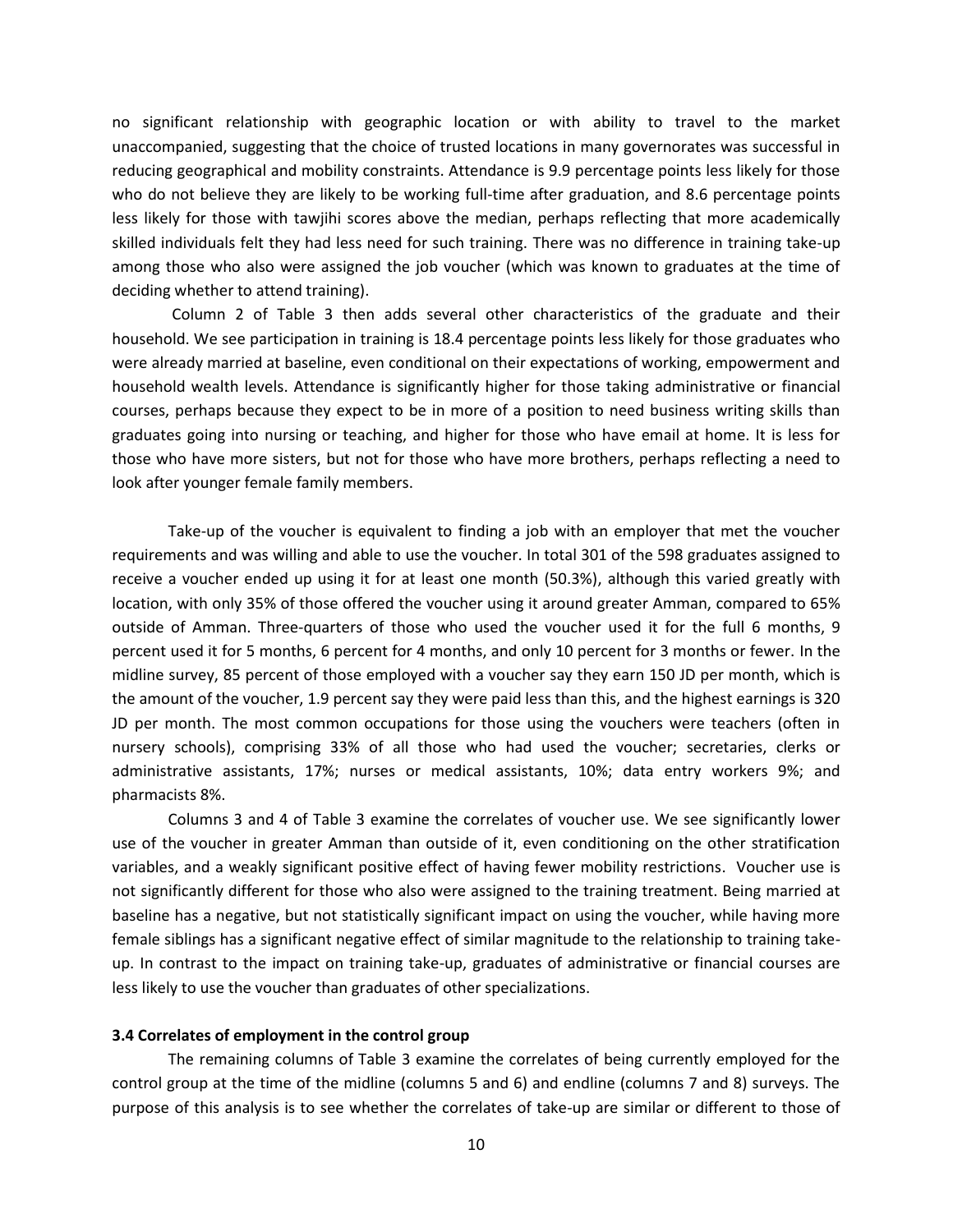working in the absence of an intervention. We see a strong contrast to the job voucher take-up results in terms of location effect: only 10-11 percent of the control group is employed at the time of the midline and endline surveys outside of Amman, whereas 28 percent are employed in Amman at the time of the midline, and 38 percent at the time of the endline. The much lower take-up of job vouchers inside Amman therefore doesn't reflect lower employment rates in Amman.

The control group is less likely to be employed if they said at baseline that they didn't think they would be working full-time after graduation, and if they were married at baseline. Students who took administrative and financial courses are less likely to be employed, which is in line with the job voucher take-up results. Household wealth, tawjihi score, and baseline mobility do not predict employment among the control group after conditioning on the other variables in these regressions.

### **4. Results**

To evaluate the impact of being offered one or both of the interventions, we estimate the following equation for graduate *i* via OLS*:*

$$
Outcome_i = \alpha + \beta_1 Voucher_i + \beta_2 Training_i + \beta_3 Both_i + \sum_{s=1}^{16} \delta_s d_{i,s} + \varepsilon_i
$$
 (1)

where *Voucher<sup>i</sup>* is a dummy variable taking the value one if graduate *i* was assigned to receive a job voucher (either alone or with training), *Training<sup>i</sup>* is a dummy variable taking the value one if graduate *i*  was assigned to be invited to the training course, and *Both<sup>i</sup>* is a dummy variable denoting the individual was offered both treatments. The  $d_{i,s}$  are the randomization strata dummies. The coefficient  $\beta_1$  then measures the intention-to-treat (ITT) effect of the job voucher,  $\beta_2$  the ITT of the training, and  $\beta_3$ whether there is an interaction effect between the two treatments. Since we are explicitly interested in whether the impacts differ in the midline survey - when the vouchers are still in effect – from the endline survey after they have ended, we estimate equation (1) separately for the midline and endline data.

We focus on ITT impacts which give the average effect of being offered training or the voucher, rather than the effect of actually attending training or taking up the voucher. We choose not to estimate the treatment effect on the treated because, especially in the case of the job voucher, it seems plausible that being offered the treatment may have impacts on employment outcomes even if the treatment is not actually used. Indeed Galasso et al. (2004) find evidence of this in a wage subsidy experiment in Argentina, and they suggest that one main effect of vouchers in their experiment was to encourage workers to exert more effort finding work and to give them more confidence approaching employers, even though actual take-up of the vouchers was low. Similarly, one could imagine that the offer of training or a voucher may affect job search behavior even if the treatments are not taken up.

In addition to average impacts, we examine heterogeneity in treatment response with regard to the four variables used to stratify the randomization. To do this we estimate the following equation for interaction *Interact<sup>i</sup> :*

$$
Outcome_i = \alpha + \beta_1 Voucher_i + \beta_2 Training_i + \beta_3 Both_i +
$$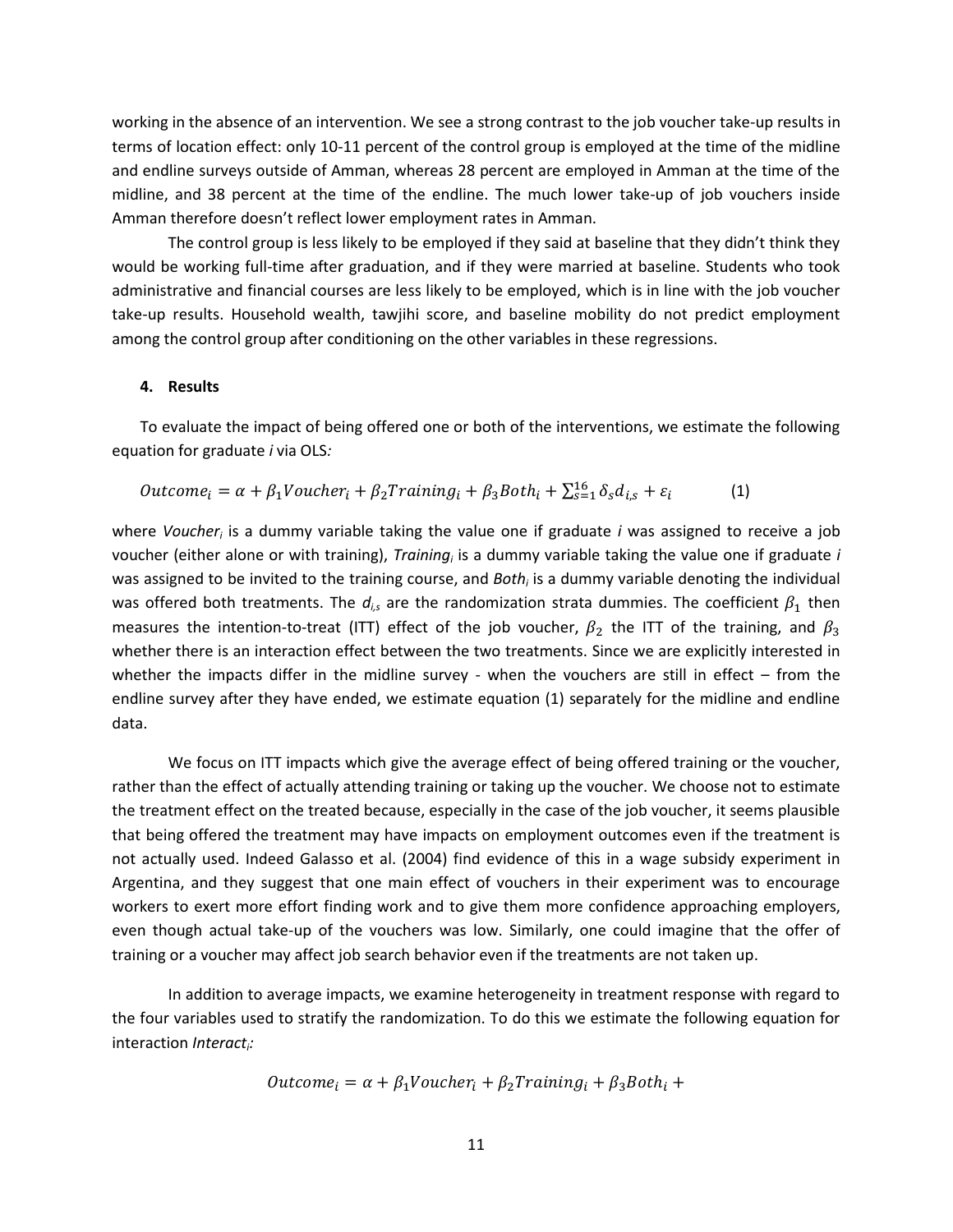$\gamma_1$ Voucher<sub>i</sub> \* Interact<sub>i</sub> +  $\gamma_2$ Training<sub>i</sub> \* Interact<sub>i</sub> +  $\gamma_3$ Both<sub>i</sub> \* Interact<sub>i</sub>

$$
+\sum_{s=1}^{16}\delta_{s}d_{i,s}+\varepsilon_{i}\qquad \quad \ (2)
$$

where the strata dummies capture the level effects of the interaction term, and *Interacti* is either a dummy for being in Amman, for not expecting to work full-time at baseline, for having above median tawjihi grade, or for being allowed to travel to the market alone at baseline (denoted "empowered").

### **4.1 Average impacts on different dimensions of employment**

Table 4 reports the results of estimating equation (1) for different employment outcomes. Panel A reports the results at the time of the midline survey, and Panel B the results at the time of endline survey. We begin in column 1 by looking at the impact on labor force participation, defined as either working or actively looking for work. At the time of the midline, labor force participation was high for everybody, with 77 percent of the control group participating. The treatments had no additional impact on labor force participation at this time. In contrast, by the time of the endline, labor force participation had fallen to 48 percent of the control group, reflecting graduates stopping actively looking for work. The job voucher treatment has a statistically significant 10 percentage point increase in labor force participation, while the training has an insignificant 5 percentage point increase (although we can also not reject the effect is equal to the voucher effect), and there is no interaction effect.

Columns 2 through 4 then look at employment. Column 2 looks at whether individuals are currently employed or have worked for cash in the last month. In panel A we see a large and strongly significant impact of the job vouchers on this measure at midline. The 39.5 percentage point increase in employment more than triples the employment rate of 17.8 percent in the control group. In contrast, training only has a small (3 percentage point) and statistically insignificant impact on employment, and there is no interaction effect between training and the job voucher. However, this impact does not persist once the voucher period has expired, with panel B showing that the job voucher group was only an insignificant 2.8 percentage points more likely to be employed at endline, with still no significant impact of training.

Columns 3 and 4 look at formal employment, defined by whether individuals report being employed and registered for social security in the survey (column 3), and in the social security administrative data (column 4). We see that almost all of the employment created by the voucher at the time of the midline is not formal employment, with only a 4.5 percentage point increase in formal employment according to survey reports, and no significant increase according to administrative records. There is no significant impact on formal employment at endline either. Outside of the voucher group, formal employment is accounts for just over half of all employment - 12.6 percent of the control group were formally employed according to the endline survey.

Although the job voucher group is no more likely to be working at endline, they have more job experience as result of having had worked. Columns 5 and 6 show they are 27 percentage points more likely to have ever worked than the control group at endline, and have accumulated an average of 2.4 months more job experience.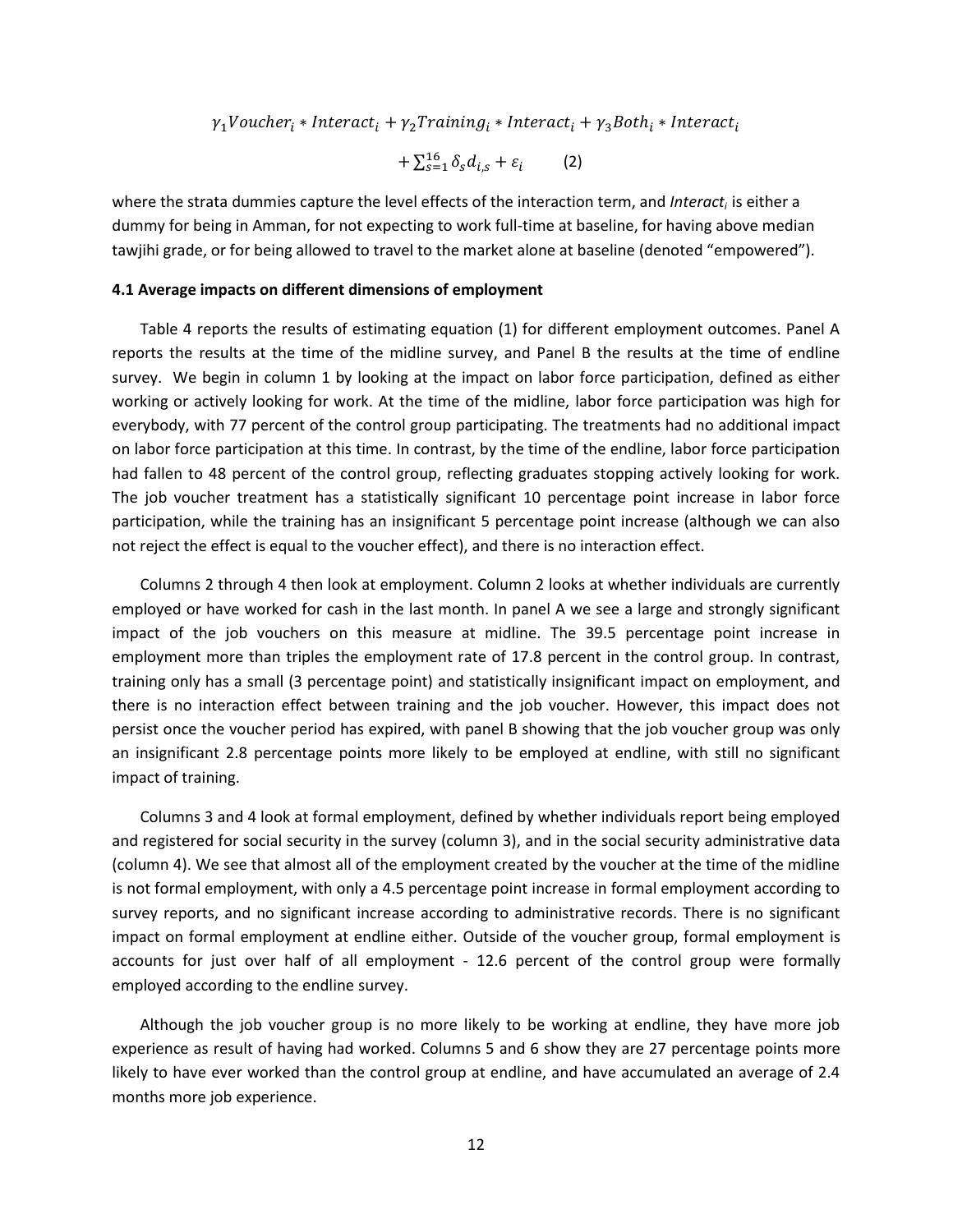Finally we look at the intensity of work and the earnings from it. Column 7 looks at weekly hours worked, coding hours as zero for those not working. Hours worked are significantly higher for the job voucher group at midline, but not significantly different at endline. The impact on work income is examined in column 8. The job voucher group earns 64 JD more per month than the control group at midline, which has the effect of more than tripling the 25 JD per month the control group earns. However, by the endline the difference has fallen to only 6 JD per month and is not statistically significant. To see whether the higher income of the voucher group in the midline is just coming from them being more likely to work, or also from them earning higher wages conditional on working, in column 9 we examine the impact on wages conditional on working. Since working is an outcome which is itself affected by the treatment, randomization does not guarantee that the treatments are uncorrelated with other determinants of conditional wages, and so this should be considered exploratory and suggestive evidence only. We find that the job voucher appears to have increased by 23 JD the wages conditional on working at the midline, but that there is no significant difference at endline. Also noticeable is that the mean wage for the control group at the midline is 141 JD per month, less than the minimum wage of 150 JD.

We also examined whether any of the interventions lead to changes in the characteristics of the firms in which workers are employed at endline. We see no difference by treatment status in the number of workers or number of female workers at the firm, or in whether the firm is owned by a woman.<sup>6</sup> Nevertheless, conditional on having had a job, graduates assigned to the job voucher group report statistically higher levels of job satisfaction.

## **4.2 Heterogeneity in Employment Impact**

Table 5 reports the results of estimating equation (2) to examine how the impact of the different interventions on employment varies with the stratifying variables. Again panel A shows impacts at midline, and panel B at endline. Employment status is again defined as being currently employed or having worked for cash in the past month, regardless of formal status.

Column 1 shows how the treatment effect varies with geographic location. Consistent with the much low take-up of the voucher in Amman than outside of Amman, we see that the voucher had much larger impacts on midline employment outside of Amman. Graduates assigned to receive the voucher outside Amman experienced a 50.4 percentage point increase in the likelihood of being employed at midline, compared to a 25 percentage point increase in Amman. Given the control group had much lower employment rates outside of Amman, this is equivalent to the job voucher group having six times the employment rate of the control group outside Amman, and double the employment rate in Amman. Moreover, the endline results show that the voucher treatment continued to have a significant impact on employment outside Amman even once the subsidy period had finished, as well as some evidence that the employability skills training also had an effect at endline outside Amman. Only 11 percent of the control group are employed outside Amman at endline, with an increase of 8.5 percentage points for the job voucher treatment and 6.1 percentage points for the training treatment (and a negative but

 $\overline{\phantom{a}}$ 

<sup>&</sup>lt;sup>6</sup> Results available upon request.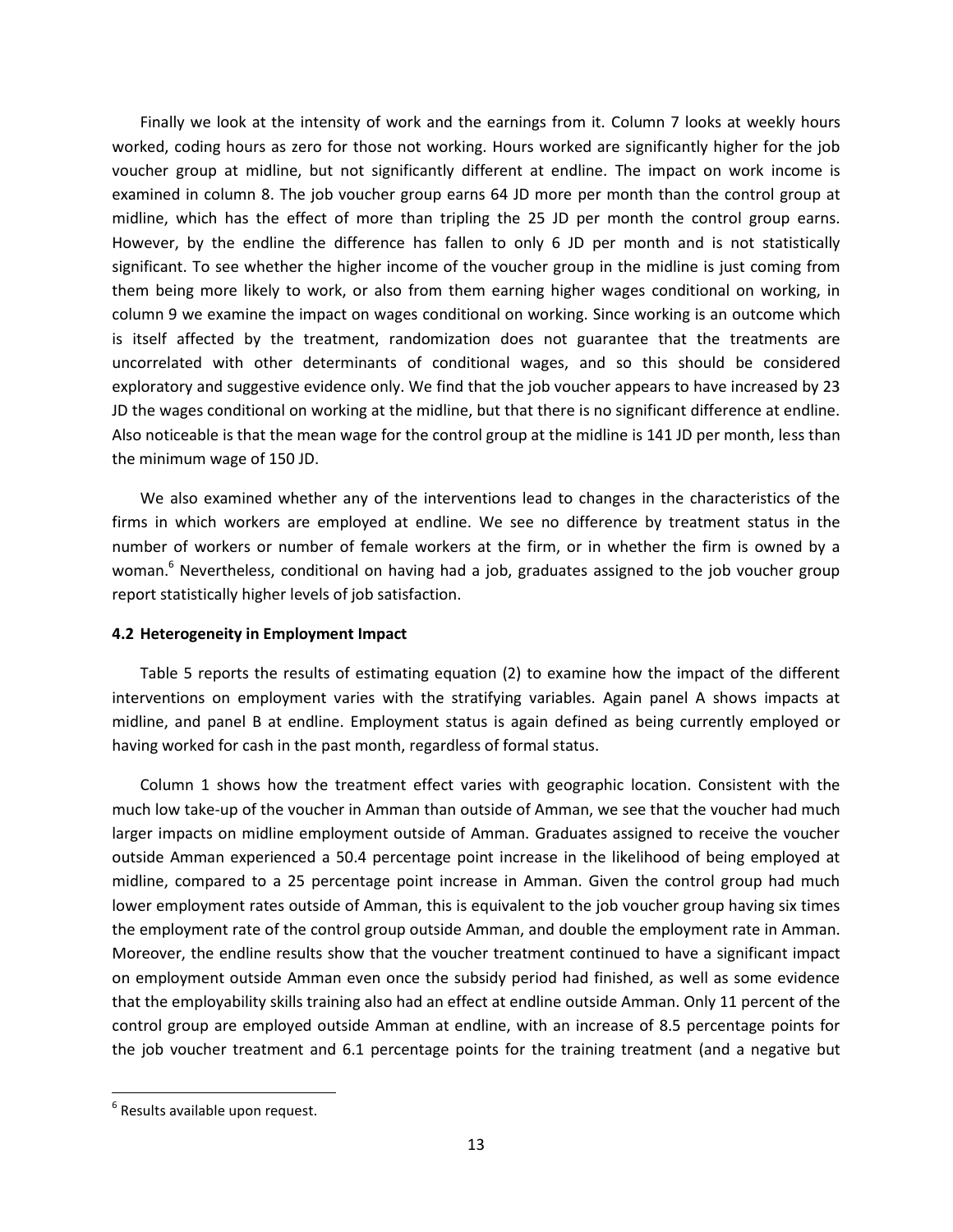insignificant interaction effect). In contrast, the point estimates suggest 4-5 percentage point lower employment rates for the voucher and training treatment groups in Amman than for the control group, and we can't reject the null of no treatment effects in Amman.

Figure 1a and 1b use information from the surveys on the start and end dates of employment to construct and plot monthly employment rates by treatment status to graphically illustrate these impacts. We see the voucher only and voucher plus training lines track each other, rising rapidly at first, and then falling as the graduates hit the six month limits on use of these vouchers. The rise is steeper outside of Amman. The difference in control group behavior inside Amman versus outside is also noticeable – employment rates continue to rise over time inside Amman, but level off at 11 percent outside Amman and hover around this rate for at least one year.

In contrast, columns 2 through 4 of Table 5 show no significant interaction effects with the other stratification variables, with the coefficients generally small in magnitude. Moreover, the sign of the coefficients often varies in sign between the midline and endline, showing no consistent tendency for the interventions to have differential impacts according to baseline expressed likelihood of working fulltime, tawjihi score, or ability to travel to the market alone. This lack of interaction effect with treatment is not because these stratifying variables do not impact on employment prospects – the control group means show that employment rates are higher for those with more academic ability, those who face fewer mobility restrictions, and those who at baseline want to work full-time and think they will do so. The treatments just do not significantly interact with these determinants of employment.

Table 4 showed a significant impact on labor force participation at endline, despite the lack of significant employment effect. When we examine this effect by location, it appears to be coming entirely from outside of Amman – the impact is 17.6 percentage points (p<0.001) outside of Amman, and 0.3 percentage points in Amman (p=0.95).

#### **4.3 Impact on Well-being, Empowerment and Attitudes**

Jobs can be more than just a source of income, with employment status associated with improved subjective well-being and increases in female empowerment (World Bank, 2011, 2012). In Table 6 we examine the impacts of the interventions on different measures of well-being, empowerment, and attitudes, all measured at the time of the endline survey.

Column 1 examines the impact on current subjective well-being, measured on the Cantril selfanchoring striving scale (Cantril, 1965), a measure that has been used by Gallup around the world. Respondents are asked to imagine a ladder with 11 rungs, number from 0 at the bottom to 10 at the top, where the top represents the best possible life for them, and the bottom the worst possible life. Kahneman and Deaton (2010) refer to this as "life evaluation". The control group mean (s.d.) is 5.0 (2.4) on this scale, and being assigned to the job voucher intervention results in a significant 0.58 unit increase, while training has an insignificant 0.28 increase. There is a significant and large negative interaction effect for receiving both treatments, so that graduates assigned to both treatments have no better current life evaluation than the control group.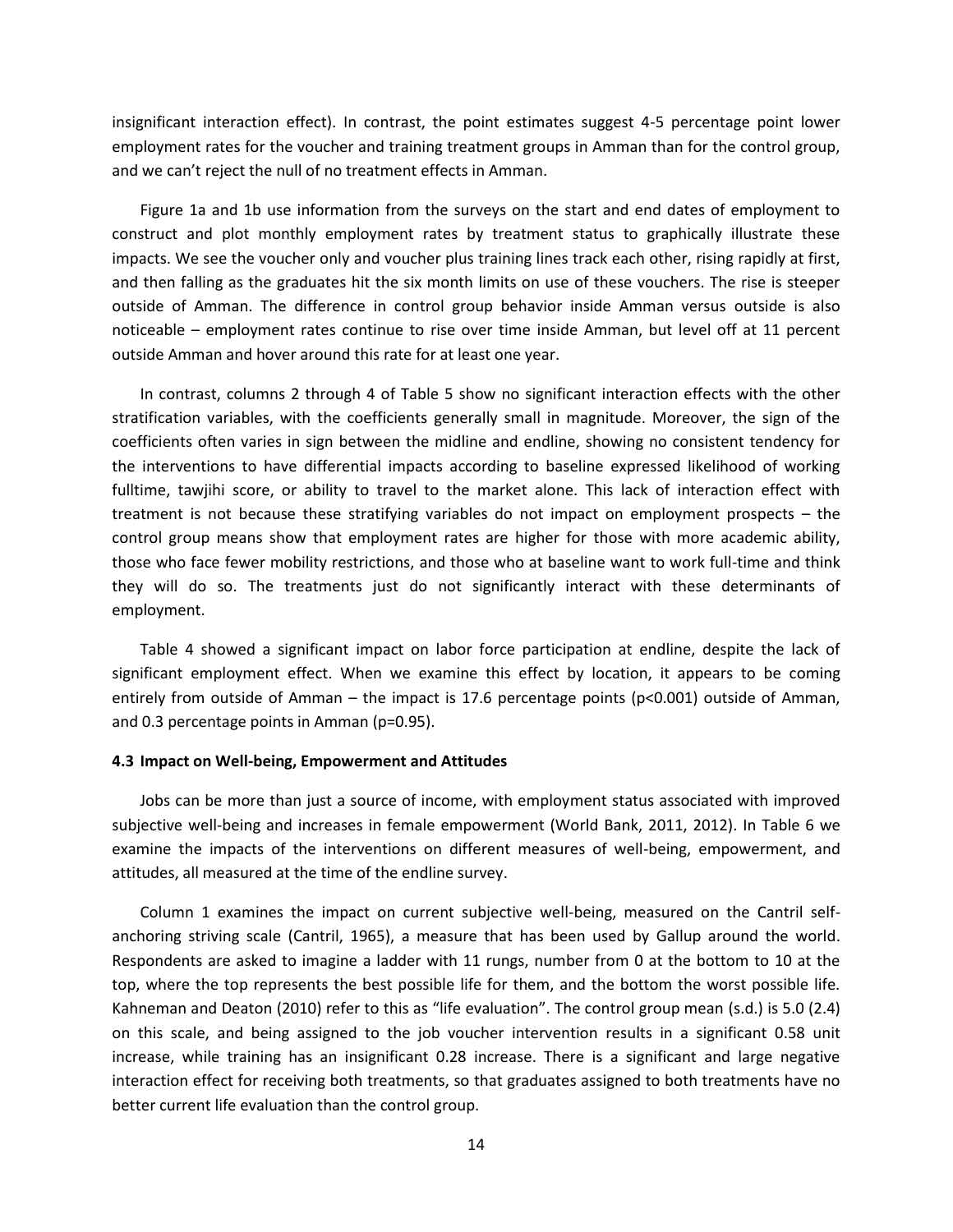Graduates were also asked at endline to assess which step on the Cantril ladder they believe they will be on in five years time, with this forward-looking measure reflecting the degree of optimism they have about their futures. Overall the graduates show a high degree of optimism, with the mean of 8.1 (s.d. of 1.8) for the control group three rungs higher than they assess their current position to be. Column 2 shows that the training intervention leads to additional optimism, with graduates assigned to this group thinking they will be 0.27 steps higher than the control group thinks. In contrast, there is a negative and insignificant impact of the job voucher on this measure.

Mental health is a distinct concept of well-being from happiness, and has been shown to have different associations with individual characteristics and with life events (Das et al, 2008). We measure mental health using the Mental Health Inventory (MHI-5) of Veit and Ware (1983). This is a five item scale with a maximum score of 25 and minimum score of 5, with higher scores indicating better mental health in terms of the experience of psychological well-being and the absence of psychological distress in the past month. While there is no universal cutoff, several studies have used a cutoff of less than 17 as an indicator of major depression (e.g. Urban Institute, 1999; Yamazaki et al., 2005). Twenty percent of the control group have scores below this threshold. Columns 3 and 4 look at the impact on the overall index, and on the binary classification of depression respectively. We find that the training intervention results in a significant 0.58 increase in the MHI-5, and a 4.8 percentage point reduction in the likelihood of having major depression. The job voucher has no significant impact on either measure. These results are consistent with the ladder of life in the future questions, and is consistent with the qualitative feedback right after the training intervention, which suggested that it had really lead to strong positive attitudes.

Columns 5 and 6 of Table 6 examine whether these changes in subjective well-being have also brought about changes in attitudes towards women's role in home and society, and changes in empowerment, measured by ability to go to different places by themselves. The data appendix defines each variable in more detail. We see that there is no significant impact on attitudes towards the role of women: at endline only 51 percent disagree that a girl must obey her brother's opinion even if he is younger than her, and only 65 percent agree that boys should do as much domestic work as boys, with the interventions not changing these attitudes. Part of the reason for the lack of effect might be that there is already strong agreement on attitudes related to work – 97 percent think women should be allowed to work outside the home. The last column examines the impact on the number of locations out of 6 that a graduate is allowed to go to by herself. The mean in the control group is 5.2, with those who only get the job voucher being permitted to go alone to 0.54 fewer locations. Training has a small negative but insignificant impact. The interaction between job voucher and training is strongly positive though, so that graduates assigned to receive both treatments are permitted to go alone to 0.30 more locations than the control group.

Finally, we note that while at baseline only 13.7 percent of the experimental sample were married, this had increased to 31.6 percent by the endline, only 18 months later, with a further 9.4 percent engaged at endline. Only 9.6 percent of married graduates in our sample are working at endline, compared to 29.9 percent of those who are engaged and 32.5 percent of those who are single. There is thus a strong association between getting married and not working, which makes it of interest to see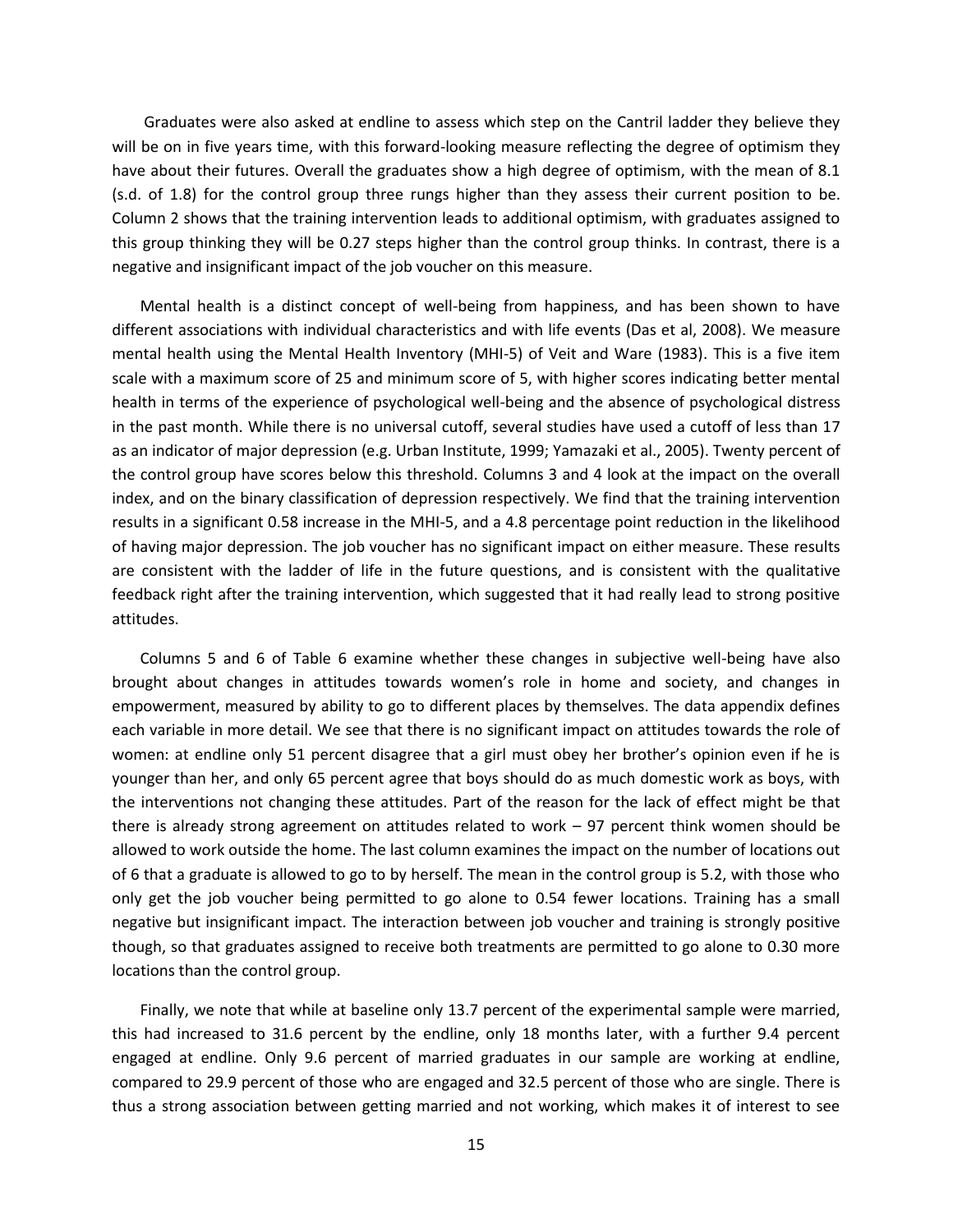whether any of the interventions had any impact on the likelihood of being married by the endline. Column 7 shows that the treatment effects are all small and statistically insignificant, so that there is no impact on marriage of the interventions.

We examined heterogeneity in these well-being impacts by geographic location. Both the job voucher (p<0.01) and training interventions (p<0.10) have stronger impacts on current subjective wellbeing inside of Amman, whereas there is no significant geographic heterogeneity in treatment impacts on position on the life-ladder 5 years from now, on mental health, or on the number of locations the graduate is allowed to go to alone. The job voucher has significantly more impact on empowered attitudes inside of Amman, although the effect size is relatively modest (0.27) and only significant at the 10 percent level.

## **5 Discussion**

The above analysis shows that the job voucher treatment lead to a large increase in employment during the period which they voucher could be used, but almost entirely in jobs not registered with social security, and that most of this employment effect disappeared by the time of the endline. The impacts of the voucher were much greater outside of Amman than inside, with some suggestion that training also had an impact outside of Amman. In this section we explore possible mechanisms that lead to these results.

# **5.1. Are temporary impacts due to the job voucher groups losing jobs or the other groups gaining them?**

One potential explanation for the short-term impact of the wage subsidies would be that they speeded up the process of finding a job, with the training and control groups then managing to find jobs and catch up to their employment rates by the endline survey. An alternative explanation is that the reduced impact is coming from those who were employed losing their jobs when the vouchers ended. To distinguish between these explanations, in Table 7 we explore the employment dynamics, looking at the 2 x 2 transition matrices for employment and unemployment between the midline and endline.

The results show that part of the reduction in impact is due to the control and training groups being more likely to transition into employment, but the majority is due to the voucher and voucher and training groups being much more likely to transition out of employment. For the full sample, 12 percent of the control group and 13 percent of the training group found jobs between the midline and endline surveys, compared to only 5 percent of the voucher and voucher and training groups. But 37-38 percent of the training and training and voucher groups lost their jobs between midline and endline, compared to only 7-8 percent of the control and training only groups. Thus voucher group graduates losing their jobs accounts for approximately 80 percent of the closing of the gap in employment rates between voucher and the other groups, and catch-up of those newly getting jobs accounts for approximately 20 percent of the gap. This basic pattern holds both inside and outside Amman.

The endline survey directly asked graduates who had been employed with vouchers but were no longer in these jobs what the main reason for stopping work was. The most common reason was that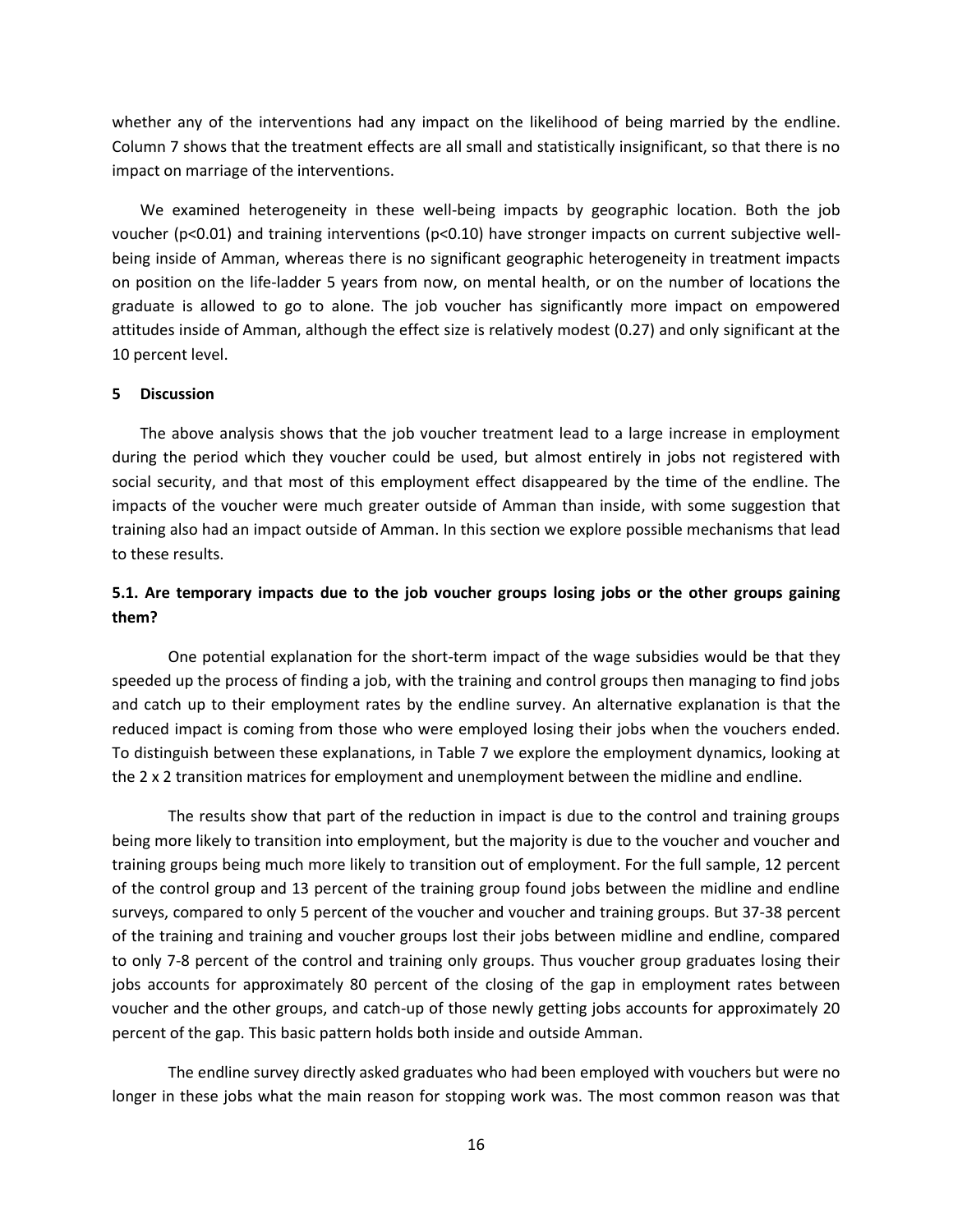the job ended because the voucher had finished, and the job was temporary in nature – this accounted for approximately 70 percent of the job exits for jobs obtained through voucher. Only 2 percent were for other employer-related reasons such as the employer firing them or the employer going bankrupt, while the remaining 28 percent were because the graduates decided to quit – mostly because they were not satisfied with some aspect of the job, including travel and hours, or because they quit for family reasons. In a minority (4%) of cases they quit because of salary disputes, with firm owners wanting to lower their wages once the subsidy ended. Among those who remained in the job, there are only 5 cases where the midline wage was 150 JD and the endline wage less than this (mean of 98 JD), but more cases where the midline wage was above 150 JD but has been lowered (e.g. from 220 JD at midline to 150 JD at endline).

When the same question was asked of firms which had hired graduates with the vouchers, but no longer employed this worker as of November 2011, firm owners said that in 51 percent of the cases it was because the worker was unaffordable without the subsidy, 10 percent because they had fired the worker, 30 percent because the worker had quit either to get another job, or to get married, and 7 percent other reasons. Firms were relatively more likely to say the reason was the graduate quitting in Amman than outside of Amman (42% vs 30%), and less likely to say the reason was that the worker was unaffordable without the subsidy in Amman. In only 36 percent of the cases, firm owners say they would have hired the worker who later lost their job without the job voucher, and the main reasons they did hire these workers were to train and test them risk free (40%), and to have an extra employee at low cost (32%).

Taken together, this evidence suggests that the main reason that the impact of the voucher was mostly temporary was that the hard cash of the wage subsidy induced firms to take a chance on hiring workers they wouldn't have otherwise hired, and that these workers then either proved not to be productive enough to earn the wages they would need to be paid, or that ex post, these workers decided that the characteristics of the job were not a good match for them.

There are two other reasons why the vouchers may not have longer term effects. First, one potential goal of the voucher was to induce employers who had not hired women before to give them a chance, thereby overcoming prejudice and giving the graduates a chance to prove they could be productive. However, almost all of the voucher recipients were employed in typically female-dominated occupations (such as nurse, nursery school teach, or clerk), so there was no new information about the productivity of women generated for most firms. Secondly, schools and hospitals may find it harder to generate additional profits out of new workers than other sectors of the economy (e.g. because they have less control over pricing), so even productive workers may be difficult for these firms to finance .

#### **5.2 Are labor laws partly responsible for the temporary nature of the job?**

Article 35 of Jordan's labor law specifies a 3 month probationary period, during which an employer can terminate a worker without notification or termination remuneration. After this period, employers are required to give one month's notification, and remunerate workers one month per year of service on a pro-rated basis upon termination. The length of the job voucher period was set at 6 months with this 3 month rule in mind, the idea being that the six month subsidy may induce them to hire graduates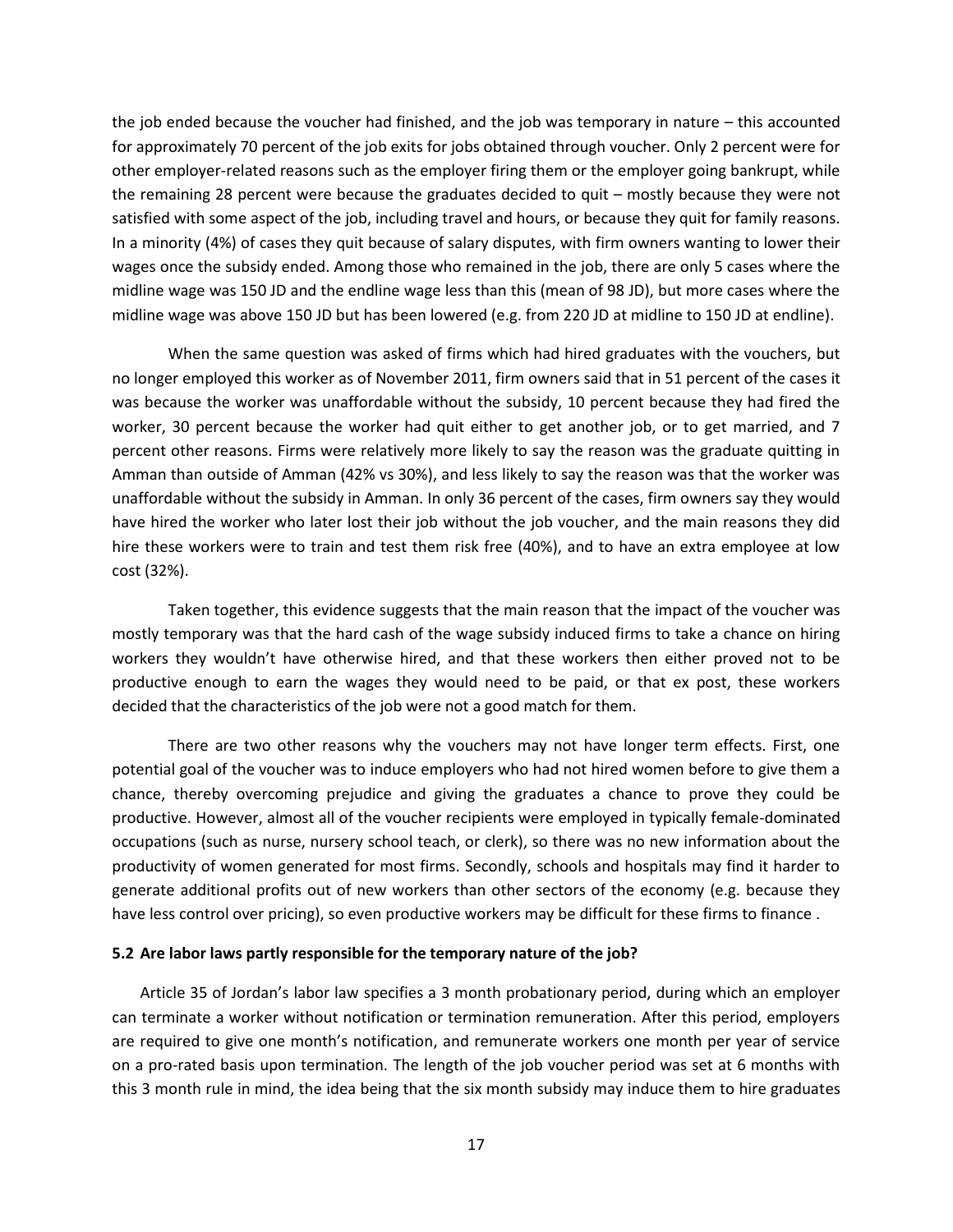beyond the three month promotion period and thereby bring graduates into the formal employment system. We see that in practice this not occur – most of the added employment was not registered for social security, and only 5 percent of vouchers were used for three months. The threat of being subject to labor regulations in the future may still deter firms from keeping youth employed for long periods, but this was not something that came out in the firm surveys – and thus it seems that these labor laws were not the main constraint to firms keeping the voucher hires employed, because they were able to successfully avoid these regulations.

In contrast, 84 percent of the graduates employed with the voucher at the midline were hired at a wage of exactly 150 JD per month – which was the minimum permitted by the program. Coupled with the evidence above that a prime reason that graduates were let go by their firms once the subsidy period ended, this suggests that minimum wages which are higher than marginal products may be one important regulatory reason that the impacts were temporary and that youth unemployment rates are so high. The main incentive to avoid registering workers in social security is likely to be avoiding social security taxes (18.75% of wages) and payroll taxes (7% of wages), which together add 25% to the cost of employing a worker.

### **5.3. Did the interventions just change who got the jobs, or actually create new jobs?**

A common concern with many active labor market policy experiments is the possibility of spillovers or general equilibrium effects. There are two elements of this concern. The first is a concern about interference among the experimental sample. In particular, the concern would be that the voucher, and perhaps training, groups gained jobs at the expense of the control group, so that there is no net increase in employment, just a reallocation within sample of who gets the jobs. If this were the case, while our experiment would still give an internally valid estimate of the impact of giving vouchers to some youth and not others, one could not extrapolate from this to estimate the impact of offering this program to all community college graduates. A second, related, concern is whether the jobs gained by the community college graduates are coming at the expense of other workers outside of the experimental sample who would otherwise have been hired. For example, the vouchers may induce firms to hire youth instead of an unemployed older worker. If this were the case, the experiment would still show that these policies help a disadvantaged group obtain jobs, but not whether there are costs to others in society of doing so.

In a large country with segregated labor markets one could experimentally address this issue by randomizing the intensity of the treatments, as was done by Crepón et al. (2011) in France. This was not a possibility in a small country like Jordan, and so we use a mixture of evidence to assess how important these spillovers are likely to have been.

We note first that the fact that most of the effect was temporary, and came from firms saying they hired the job voucher workers when they wouldn't have hired them otherwise suggests that most of the short-lived effect is additional (temporary) hires, rather than firms substituting hires they would have made anyway. Second, we do not see firms who let go of the job voucher workers subsequently hiring a control group or training group worker to replace them: there are only 12 firms in our firm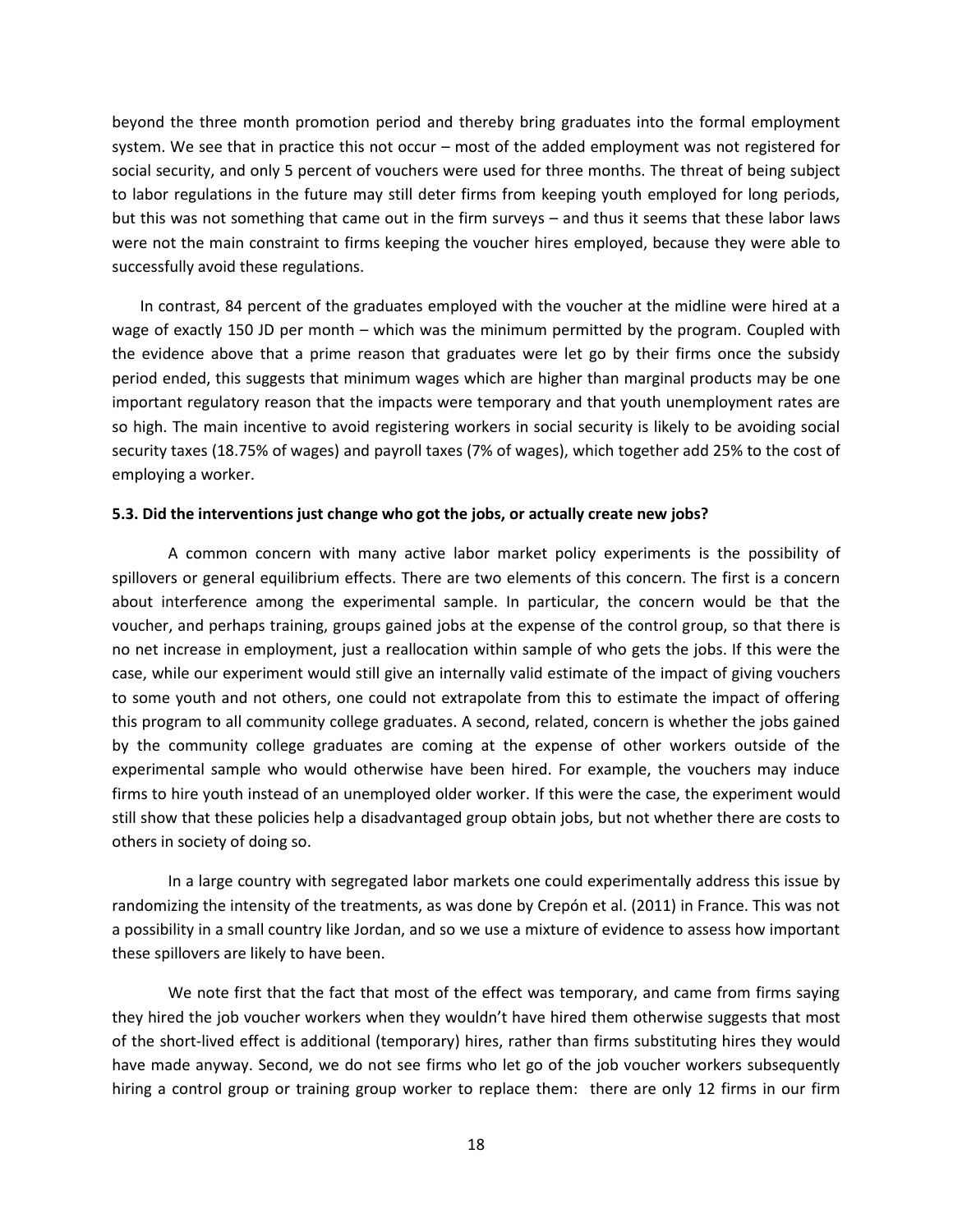survey that hired graduates from both the voucher and from either the control or training only groups (almost all hospitals hiring nurses), and all of these were cases of concurrent hires rather than terminating a voucher student and replacing them with one of the other group students.

However, our intervention worked with approximately 80 percent of females graduating from public community colleges in Jordan in 2010, and thus if there are a limited number of jobs that these graduates are competing for, it seems plausible that they are likely to have been competing for some of the same jobs, resulting in displacement effects. Indeed, when the graduates were asked in the endline survey whether they think the voucher prevented women without vouchers from getting jobs because employers would only hire workers with vouchers, 12 percent of the control group in Amman, and 24 percent of the treatment group outside Amman agreed. This shows that the control group graduates themselves think there is some displacement outside of Amman.

Further evidence on this displacement comes from looking at the employment rates in other recent years. Table 8 uses the 2007 to 2010 Jordanian Employment and Unemployment Surveys to report the employment rates and labor force participation rates of intermediate diploma students (the group community college students fall into), and compares these to our endline employment rates. We see that the employment rate in central Jordan (Amman) for our control group is similar to that of community college graduates in recent years, whereas that outside Amman is lower. Taking the difference between the two locations, we see the Amman vs outside Amman employment gap for the control group is more than double in sample than it is in recent years. Coupled with the direct evidence from graduates, we view this as compelling evidence of a displacement effect – graduates outside Amman in the control group appear to have not been hired at the same rates that recent years would suggest, or at the rate that one would predict given the employment rate of the control group in Amman.

This displacement also appears to be taking place in terms of labor force participation outside of Amman. Labor force participation for intermediate diploma students outside of Amman over the 2007 to 2010 period averaged 53.5 percent, and was never more than 5 percentage points below that in Amman. In contrast, although labor force participation was 72.9 percent for the control group outside Amman (and 82.9 percent in Amman) at the time of the midline survey, this had fallen to 38.7 percent outside Amman by the endline survey (compared to 60.9 percent for the control group in Amman). Of this group of control group individuals outside Amman who stopped looking for work, 45 percent say it was because they are pessimistic about the chance of finding a job or believe no job is available in the area, 30 percent say they have given up because of marriage, pregnancy, or looking after other family members, and 12 percent because they are waiting on a response from a government agency they have applied to.

The main occupations for graduates employed outside Amman at the endline are teacher (23%), nurse (19%), pharmacist (16%), and clerk (11%). The labor market outside Amman in most of these occupations is likely to be relatively thin, with a limited number of openings for new graduates each year. It does therefore seem reasonable that graduates may have been competing for some of the same jobs, and that, in addition to the temporary additional hires firms made using the vouchers, they chose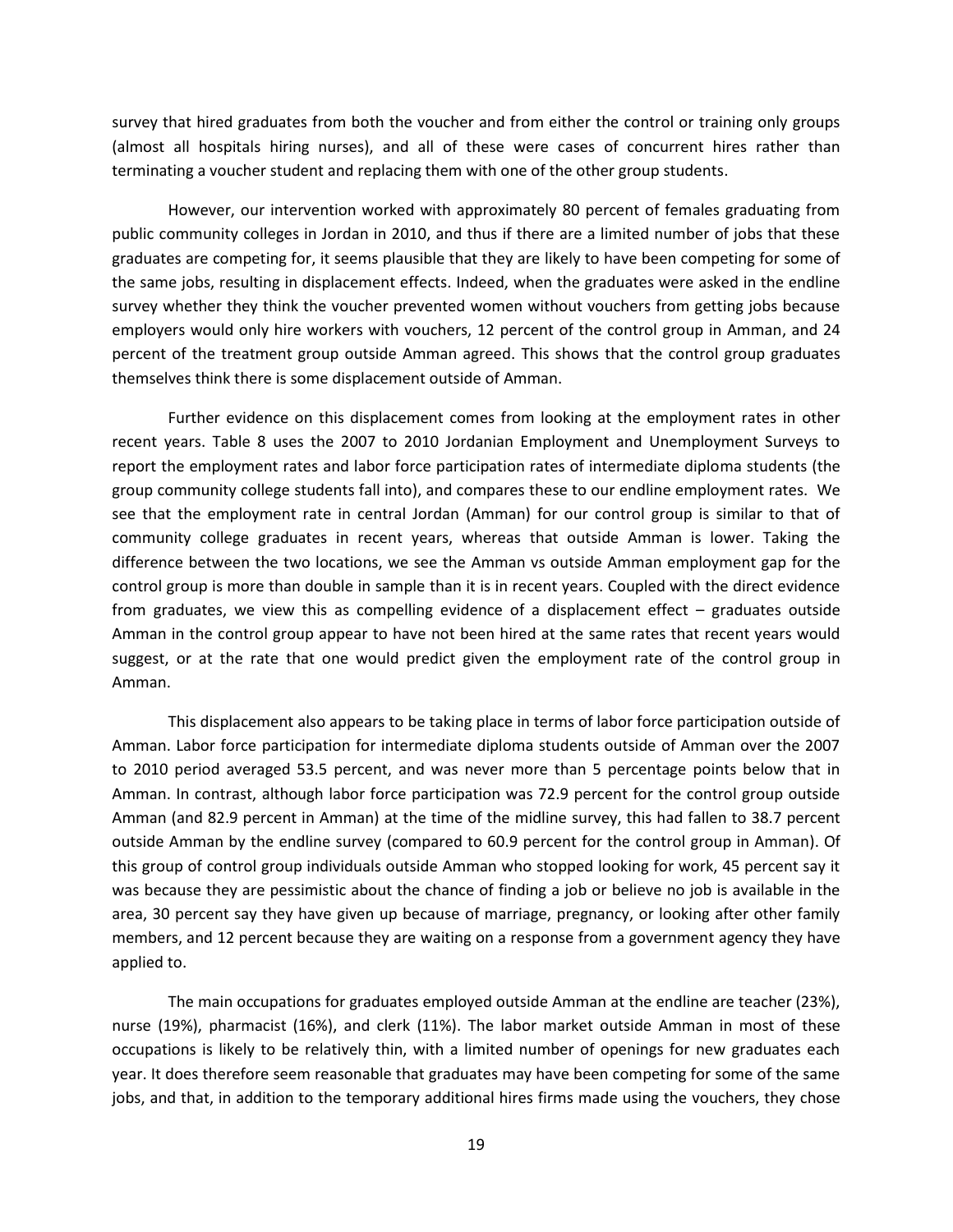voucher or training graduates over the control group for positions they were planning on hiring anyway. As a result, the treatment effects seen in the endline outside of Amman are likely to reflect largely displacement, rather than added employment.

## **6. Conclusions**

Wage subsidies and soft skills training are two popular types of policies that governments are turning to around the world as part of their efforts to deal with high youth unemployment. Our experimental analysis shows they do not appear to have had large impacts on generating sustained employment for young, relatively educated, women in Jordan. Short-term wage subsidies did generate large and significant increases in employment while the subsidies were in effect, but most of these jobs disappeared when the subsidy period ended. High minimum wages may be one reason, with firms saying that graduates were not productive enough to be affordable without subsidies. The minimum wage has been raised even higher after our intervention ended, suggesting young women will continue to struggle to find paid employment.

The wage subsidy intervention did succeed in getting graduates to have some work experience, while the soft skills training intervention resulted in improvements in positive thinking and mental health. It is possible that this experience and/or positive outlook may help graduates over a longer period of time, but the fact that we do not see employment impacts 16 months after graduation shows the tremendous challenge in getting this population into work. Interventions to address supply-side constraints that prevent firms from creating more jobs, especially jobs for young women, may instead be needed to address the problem of persistent low employment for women throughout most of the Middle East.

## **References**

Almeida, Rita, Juliana Arbelaez, Maddalena Honorati,, Arvo Kuddo, Tanja Lohmann, Mirey Ovadiya, Lucian Pop, Maria Laura Sanchez Puerta and Michael Weber (2012) "Improving Access to Jobs and Earnings Opportunities: The Role of Activation and Graduation Policies in Developing Countries", *World Bank Social Protection and Labor Discussion Paper no. 1204.*

Bell, Brian, Richard Blundell and John Van Reenen (1999) "Getting the Unemployed Back to Work: The role of targeted wage subsidies", *International Tax and Public Finance* 6(3): 339-60.

Betcherman, Gordon, Karina Olivas, and Amit Dar (2004) "Impacts of Active Labor Market Programs: New Evidence from Evaluations with Particular Attention to Developing and Transition Countries", World Bank Social Protection Discussion Paper no. 402.

Bowles Samuel, Herbert Gintis, and Melissa Osborne (2001) "Incentive-enhancing Preferences: Personality, Behavior and Earnings" *American Economic Review* 91(2):155–158

Bruhn, Miriam and David McKenzie (2009) "In pursuit of balance: randomization in practice in development field experiments", *American Economic Journal: Applied Economics* 1 (4), 200–232.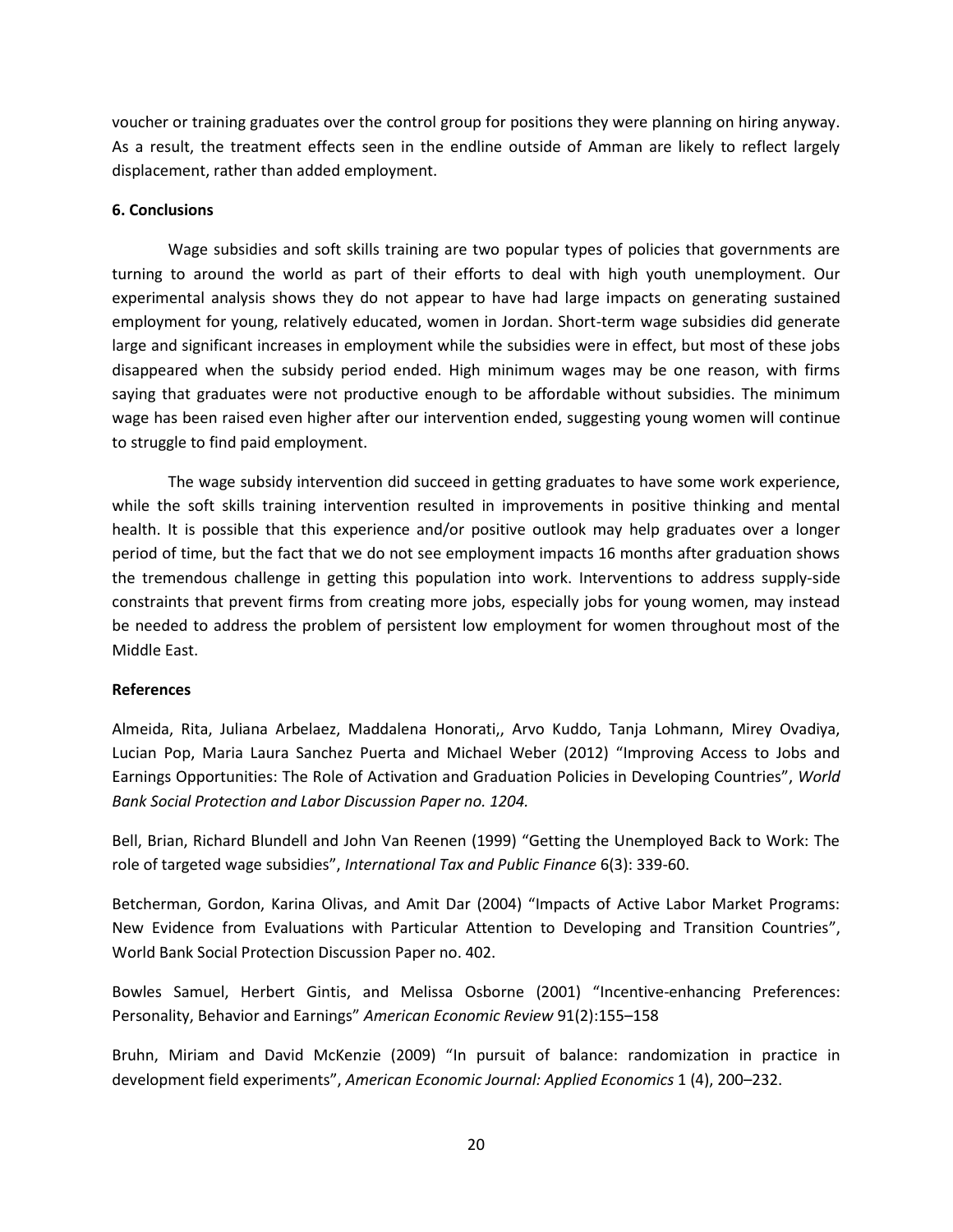Burtless, Gary (1985) "Are Targeted Wage Subsidies Harmful? Evidence from a Wage Voucher Experiment*" Industrial and Labor Relations Review*, 39(1): 105–15.

Cantril, Hadley (1965) *The pattern of human concerns*. New Brunswick, NJ: Rutgers University Press.

Crépon, Bruno, Esther Duflo, Marc Gurgand, Roland Rathelot and Philippe Zamora (2011) "Do labor market policies have displacement effect? Evidence from a cluster randomized experiment", Mimeo.

Das, Jishnu, Quy-Toan Do, Jed Friedman and David McKenzie (2008) "Mental health patterns and consequences: Results from survey data in five developing countries", *World Bank Economic Review*  23(1): 31-55.

De Mel, Suresh, David McKenzie and Christopher Woodruff (2010) "Wage Subsidies for Microenterprises", *American Economic Review Papers and Proceedings*, 100(2): 614-18.

Dubin, Jeffrey, and Douglas Rivers (1993) "Experimental Estimates of the Impact of Wage Subsidies." *Journal of Econometrics*, 56(1/2): 219–42.

Entra 21 (2009) *Final Report on the entra21 Program Phase I 2001-2007*. International Youth Foundation.

Galasso, Emanuela, Martin Ravallion and Augustin Salvia (2004) "Assisting the Transition from Workfare to Work: A Randomized Experiment", *Industrial and Labor Relations Review* 57(5): 128-42.

Heckman, James, Jora Stixrud, and Sergio Urzua (2006) "The Effects of Cognitive and Noncognitive Abilities on Labor Market Outcomes and Social Behavior", *Journal of Labor Economics* 24(3):411–482.

ICF Macro (2009) *Jordan: Population and Family Health Survey 2009.* ICF Macro: Maryland, USA. http://www.measuredhs.com/pubs/pdf/FR238/FR238.pdf.

Jordanian Department of Statistics "Table 2.4: Jordanian Population Age 15+ Years by Activity Status, Sex and Broad Age Groups (Percentage Distribution) – 2011", [http://www.dos.gov.jo/owa](http://www.dos.gov.jo/owa-user/owa/emp_unemp_y.show_tables1_y?lang=E&year1=2011&t_no=18)[user/owa/emp\\_unemp\\_y.show\\_tables1\\_y?lang=E&year1=2011&t\\_no=18](http://www.dos.gov.jo/owa-user/owa/emp_unemp_y.show_tables1_y?lang=E&year1=2011&t_no=18) [accessed 24 April, 2011].

Kaldor, Nicholas (1936) "Wage subsidies as a remedy for unemployment", *Journal of Political Economy*  44(6): 721-42.

Kahneman, Daniel and Angus Deaton (2010) "High income improves evaluation of life, but not emotional well-being", *PNAS* 107(38): 16489-16493

Kanaan, Taher and May Hanania (2009) "The Disconnect between Education, Job Growth, and Employment in Jordan", Generation in Waiting, Brookings Institution.

Katz, Lawrence (1998) "Wage subsidies for the disadvantaged", in Richard Freeman and Peter Gottschalk (eds.) *Generating Jobs: How to Increase Demand for Less-skilled workers*. Russell Sage Foundation: New York, NY.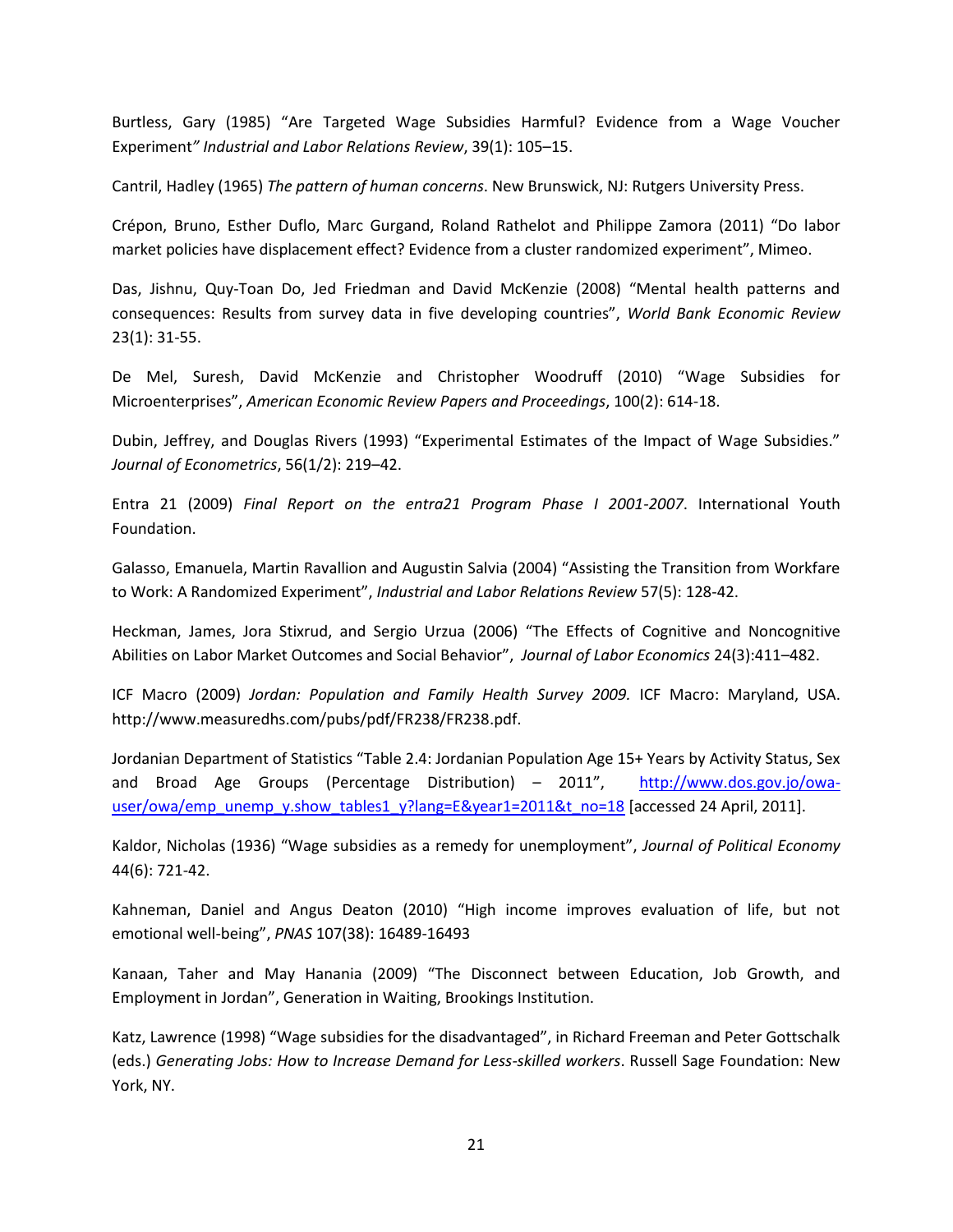Layard, P.R.G. and S.J. Nickell (1980) "The case for subsidizing extra jobs", *Economic Journal* 90(357): 51- 73.

Peebles, Dana, Nada Darwazeh, Hala Ghosheh, and Amal Sabbagh (2007) "Factors affecting women's participation in the private sector in Jordan",http://www.almanar.jo/AlManaren/Portals/0/PDF2/Mayssa%20Gender%20report.pdf [accessed 24 April, 2011].

Urban Institute (1999). *Snapshots of America's Families: Appendix*, http://www.urban.org/url.cfm?ID=900875.

Veit, C.T. & Ware , J.E. (1983). "The structure of psychological distress and well-being in general populations", Journal of Consulting and Clinical Psychology, 51, 730-742

World Bank (2010) "Active labor market programs for youth: A framework to guide youth employment interventions". World Bank Employment Policy Primer No. 16.

World Bank (2011) *World Development Report 2012: Gender Equality and Development.* World Bank: Washington, D.C.

World Bank (2012) *World Development Report 2013: Jobs*. World Bank: Washington, D.C.

Yamazaki, S., Fukuhara, S., Green, J., (2005) "Usefulness of five-item and three-item Mental Health Inventories to screen for depressive symptoms in the general population of Japan" *Health and Quality of Life Outcomes*, 3/1/48.

| Table 1: Most Common Courses of Study for Experimental Sample |    |                                       |    |  |  |  |  |  |
|---------------------------------------------------------------|----|---------------------------------------|----|--|--|--|--|--|
| <b>Program Code Level</b>                                     | %  | <b>Specialization Level</b>           | %  |  |  |  |  |  |
| The Administrative and Financial Program                      | 43 | <b>Nursing</b>                        | 13 |  |  |  |  |  |
| Program of Medical Assistance                                 | 24 | Accounting                            | 12 |  |  |  |  |  |
| <b>Educational Program</b>                                    | 10 | Electronic administration             | 12 |  |  |  |  |  |
| Performing Arts Program                                       |    | Management information systems        | 10 |  |  |  |  |  |
| Social Action Program                                         | 6  | <b>Other -- Educational Programs</b>  | 9  |  |  |  |  |  |
| Information Management and Libraries Program                  | 6  | Pharmacy                              | 5  |  |  |  |  |  |
| <b>Engineering Program</b>                                    | 2  | Interior Design & Graphic             |    |  |  |  |  |  |
| Science Program of Sharia and Islamic Civilization            |    | Special education                     | 5  |  |  |  |  |  |
| Hotels Program                                                | 1  | Information technology                | 4  |  |  |  |  |  |
| Agriculture Program                                           | O  | <b>Accounting Information Systems</b> |    |  |  |  |  |  |
|                                                               |    |                                       |    |  |  |  |  |  |

# **Table 1: Most Common Courses of Study for Experimental Sample**

Source: 2010 Baseline Survey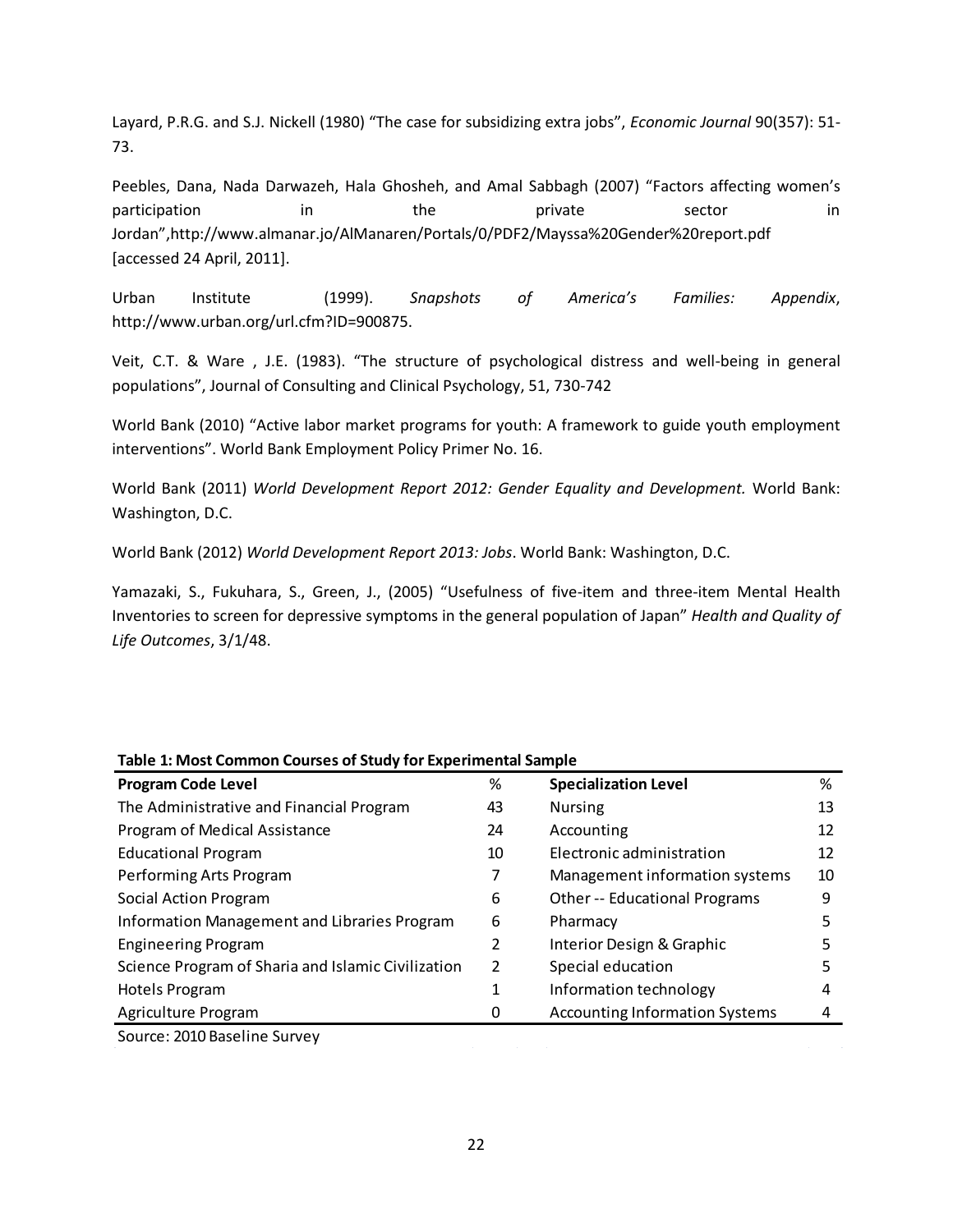|                                           | Voucher | <b>Training</b> | Voucher & | Control |
|-------------------------------------------|---------|-----------------|-----------|---------|
|                                           | Only    | Only            | Training  | Group   |
| <b>Stratifying Variables</b>              |         |                 |           |         |
| In Amman, Salt, or Zarwa                  | 0.43    | 0.44            | 0.43      | 0.44    |
| Tawjihi score above median                | 0.55    | 0.55            | 0.55      | 0.55    |
| Low desire to work full time              | 0.41    | 0.41            | 0.41      | 0.41    |
| Is allowed to travel to the market alone  | 0.51    | 0.51            | 0.51      | 0.51    |
| <b>Other Baseline Variables</b>           |         |                 |           |         |
| Age                                       | 21.2    | 21.1            | 21.1      | 21.3    |
| Married                                   | 0.14    | 0.16            | 0.12      | 0.13    |
| <b>Mother Currently Works</b>             | 0.07    | 0.06            | 0.08      | 0.06    |
| <b>Father Currently Works</b>             | 0.59    | 0.61            | 0.57      | 0.53    |
| Has Previously Worked                     | 0.15    | 0.18            | 0.16      | 0.16    |
| Has a Job Set Up for After Graduation     | 0.05    | 0.08            | 0.10      | 0.08    |
| Has Taken Specialized English Training    | 0.31    | 0.26            | 0.26      | 0.30    |
| Household Owns Car                        | 0.62    | 0.66            | 0.62      | 0.64    |
| Household Owns Computer                   | 0.72    | 0.75            | 0.74      | 0.70    |
| Household Has Internet                    | 0.28    | 0.18            | 0.26      | 0.26    |
| Prefers Government Work to Private Sector | 0.82    | 0.81            | 0.79      | 0.81    |
| Sample Size                               | 299     | 300             | 299       | 449     |

## **Table 2. Comparison of Means of Baseline Characteristics by Treatment Group**

Note: The only statistically significant difference across groups is internet access which is significant at the 10% level.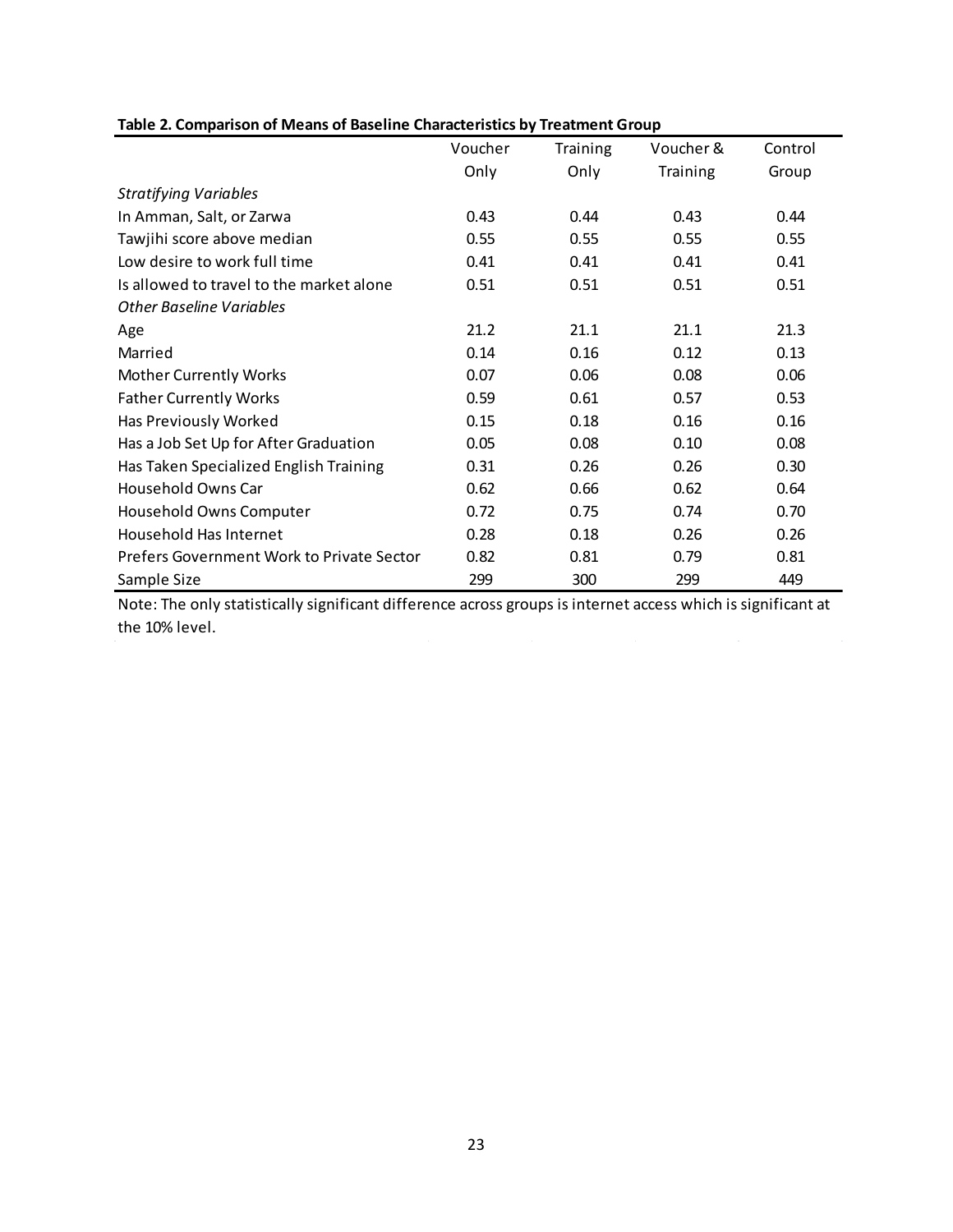|                                              | <b>Training</b> |             |             | Voucher     |                  | Midline Employment | <b>Endline Employment</b> |             |
|----------------------------------------------|-----------------|-------------|-------------|-------------|------------------|--------------------|---------------------------|-------------|
|                                              | Take-up         |             | Take-up     |             | in Control group |                    | in Control Group          |             |
| <b>Stratifying Variables</b>                 |                 |             |             |             |                  |                    |                           |             |
| Amman, Salt, or Zarwa                        | 0.025           | $-0.041$    | $-0.174***$ | $-0.181***$ | $0.171***$       | $0.160***$         | $0.270***$                | $0.242***$  |
|                                              | (0.040)         | (0.042)     | (0.041)     | (0.043)     | (0.040)          | (0.041)            | (0.042)                   | (0.043)     |
| Tawjihi score above median                   | $-0.086**$      | $-0.074*$   | 0.001       | 0.000       | 0.041            | 0.017              | 0.003                     | $-0.026$    |
|                                              | (0.040)         | (0.039)     | (0.041)     | (0.041)     | (0.037)          | (0.037)            | (0.039)                   | (0.039)     |
| No desire to work full time                  | $-0.099**$      | $-0.088**$  | $-0.047$    | $-0.024$    | $-0.073**$       | $-0.055$           | $-0.082**$                | $-0.070*$   |
|                                              | (0.041)         | (0.040)     | (0.042)     | (0.041)     | (0.037)          | (0.037)            | (0.038)                   | (0.038)     |
| Is allowed to travel to the market alone     | $-0.031$        | $-0.029$    | $0.069*$    | $0.069*$    | 0.012            | 0.019              | $-0.005$                  | $-0.007$    |
|                                              | (0.040)         | (0.038)     | (0.041)     | (0.040)     | (0.037)          | (0.037)            | (0.039)                   | (0.039)     |
| <b>Dual Treatment Group</b>                  | 0.059           | 0.046       | 0.007       | 0.016       |                  |                    |                           |             |
|                                              | (0.039)         | (0.038)     | (0.040)     | (0.040)     |                  |                    |                           |             |
| Other Variables according to Baseline Status |                 |             |             |             |                  |                    |                           |             |
| Married at Baseline                          |                 | $-0.174***$ |             | $-0.072$    |                  | $-0.099***$        |                           | $-0.117***$ |
|                                              |                 | (0.059)     |             | (0.060)     |                  | (0.036)            |                           | (0.036)     |
| Wealth Index                                 |                 | 0.004       |             | 0.013       |                  | $-0.013$           |                           | 0.010       |
|                                              |                 | (0.011)     |             | (0.011)     |                  | (0.011)            |                           | (0.011)     |
| Number of brothers                           |                 | 0.003       |             | $-0.000$    |                  | $-0.007$           |                           | $-0.013$    |
|                                              |                 | (0.011)     |             | (0.012)     |                  | (0.011)            |                           | (0.009)     |
| Number of sisters                            |                 | $-0.024**$  |             | $-0.021**$  |                  | $-0.007$           |                           | 0.000       |
|                                              |                 | (0.009)     |             | (0.010)     |                  | (0.008)            |                           | (0.009)     |
| Has E-mail                                   |                 | $0.108**$   |             | $-0.028$    |                  | 0.072              |                           | 0.103       |
|                                              |                 | (0.052)     |             | (0.057)     |                  | (0.072)            |                           | (0.073)     |
| In Admin/Finance Program                     |                 | $0.121***$  |             | $-0.112***$ |                  | $-0.116***$        |                           | $-0.103***$ |
|                                              |                 | (0.039)     |             | (0.041)     |                  | (0.036)            |                           | (0.038)     |
| Sample Size                                  | 599             | 599         | 598         | 598         | 398              | 398                | 419                       | 419         |

Note: Huber-White standard errors in parentheses. \*, \*\*, and \*\*\* indicate significance at the 10, 5 and 1% levels respectively.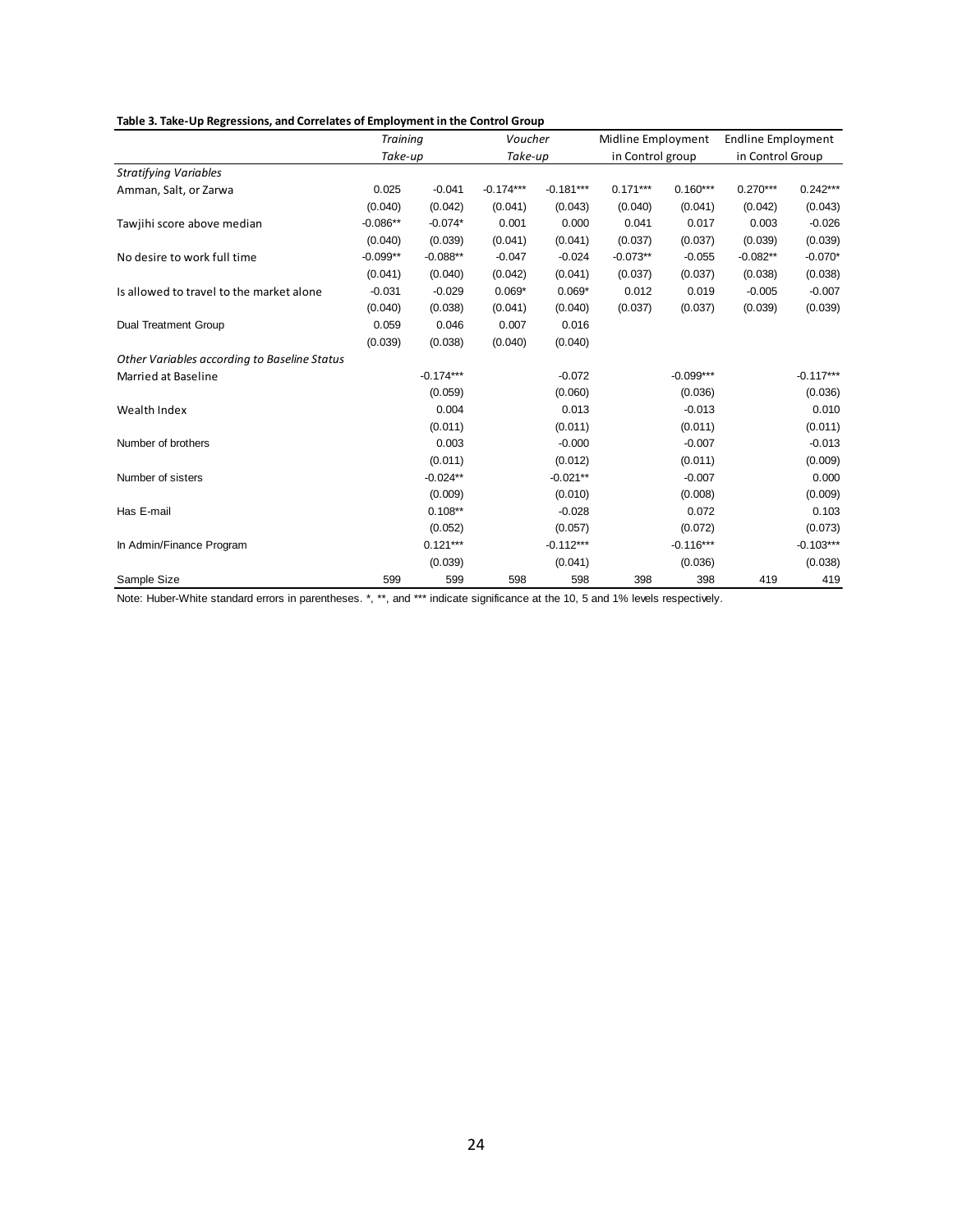|                                          | <b>Labor Force</b><br>Participation | Employed   | Employed<br>and<br>Social<br><b>Security</b> | Employed<br>and<br>registered for registered for<br>Social<br>Security | <b>Ever Employed</b> | <b>Months</b><br><b>Employed Since</b><br>Graduation | <b>Hours</b><br>Worked<br>Last<br>Week | <b>Work Income</b><br>(not conditional<br>on working) | <b>Work Income</b><br>(conditional on<br>working) |
|------------------------------------------|-------------------------------------|------------|----------------------------------------------|------------------------------------------------------------------------|----------------------|------------------------------------------------------|----------------------------------------|-------------------------------------------------------|---------------------------------------------------|
| Panel A: Midline Results (April 2011)    |                                     |            |                                              |                                                                        |                      |                                                      |                                        |                                                       |                                                   |
| Assigned to Voucher                      | 0.028                               | $0.395***$ | $0.045**$                                    | 0.005                                                                  |                      | $1.538***$                                           | $13.416***$                            | 64.498***                                             | 23.730***                                         |
|                                          | (0.031)                             | (0.035)    | (0.022)                                      | (0.020)                                                                |                      | (0.178)                                              | (1.301)                                | (5.783)                                               | (8.175)                                           |
| Assigned to Training                     | $-0.002$                            | 0.031      | 0.034                                        | $-0.002$                                                               |                      | 0.238                                                | 1.100                                  | 5.709                                                 | 5.599                                             |
|                                          | (0.033)                             | (0.031)    | (0.022)                                      | (0.019)                                                                |                      | (0.174)                                              | (1.172)                                | (4.828)                                               | (10.350)                                          |
| Assigned to Both                         | 0.055                               | $-0.022$   | $-0.055$                                     | $-0.010$                                                               |                      | $-0.159$                                             | $-0.166$                               | $-4.245$                                              | $-6.637$                                          |
|                                          | (0.046)                             | (0.052)    | (0.034)                                      | (0.029)                                                                |                      | (0.273)                                              | (1.963)                                | (8.598)                                               | (11.142)                                          |
| Sample Size                              | 1,237                               | 1,237      | 1,237                                        | 1,282                                                                  |                      | 1,237                                                | 1,237                                  | 1,237                                                 | 448                                               |
| Control Mean                             | 0.77                                | 0.18       | 0.07                                         | 0.07                                                                   |                      | 0.78                                                 | 6.60                                   | 24.93                                                 | 141.7                                             |
| Panel B: Endline Results (December 2011) |                                     |            |                                              |                                                                        |                      |                                                      |                                        |                                                       |                                                   |
| Assigned to Voucher                      | $0.100***$                          | 0.028      | 0.016                                        | $-0.015$                                                               | $0.272***$           | 2.456***                                             | 1.601                                  | 5.816                                                 | 5.006                                             |
|                                          | (0.037)                             | (0.032)    | (0.026)                                      | (0.026)                                                                | (0.036)              | (0.393)                                              | (1.398)                                | (5.937)                                               | (10.096)                                          |
| Assigned to Training                     | 0.054                               | 0.015      | 0.039                                        | $-0.005$                                                               | 0.036                | 0.115                                                | 1.336                                  | 0.147                                                 | $-11.631$                                         |
|                                          | (0.037)                             | (0.032)    | (0.027)                                      | (0.026)                                                                | (0.037)              | (0.368)                                              | (1.411)                                | (5.632)                                               | (10.602)                                          |
| Assigned to Both                         | $-0.044$                            | $-0.025$   | $-0.066*$                                    | $-0.012$                                                               | 0.037                | $-0.104$                                             | $-1.351$                               | $-1.004$                                              | 13.850                                            |
|                                          | (0.055)                             | (0.048)    | (0.039)                                      | (0.038)                                                                | (0.054)              | (0.574)                                              | (2.146)                                | (8.820)                                               | (15.108)                                          |
| Sample Size                              | 1,287                               | 1,287      | 1,249                                        | 1,282                                                                  | 1,250                | 1,249                                                | 1,286                                  | 1,286                                                 | 312                                               |
| Control Mean                             | 0.48                                | 0.23       | 0.13                                         | 0.15                                                                   | 0.39                 | 2.63                                                 | 9.30                                   | 38.40                                                 | 169.0                                             |

### **Table 4: Impacts on Different Dimensions of Employment**

Note: Huber-White standard errors in parentheses. \*, \*\*, and \*\*\* indicate significance at the 10, 5 and 1% levels respectively.

All regressions also control for stratification dummies. Outcome of "Ever Employed" not available in midline survey.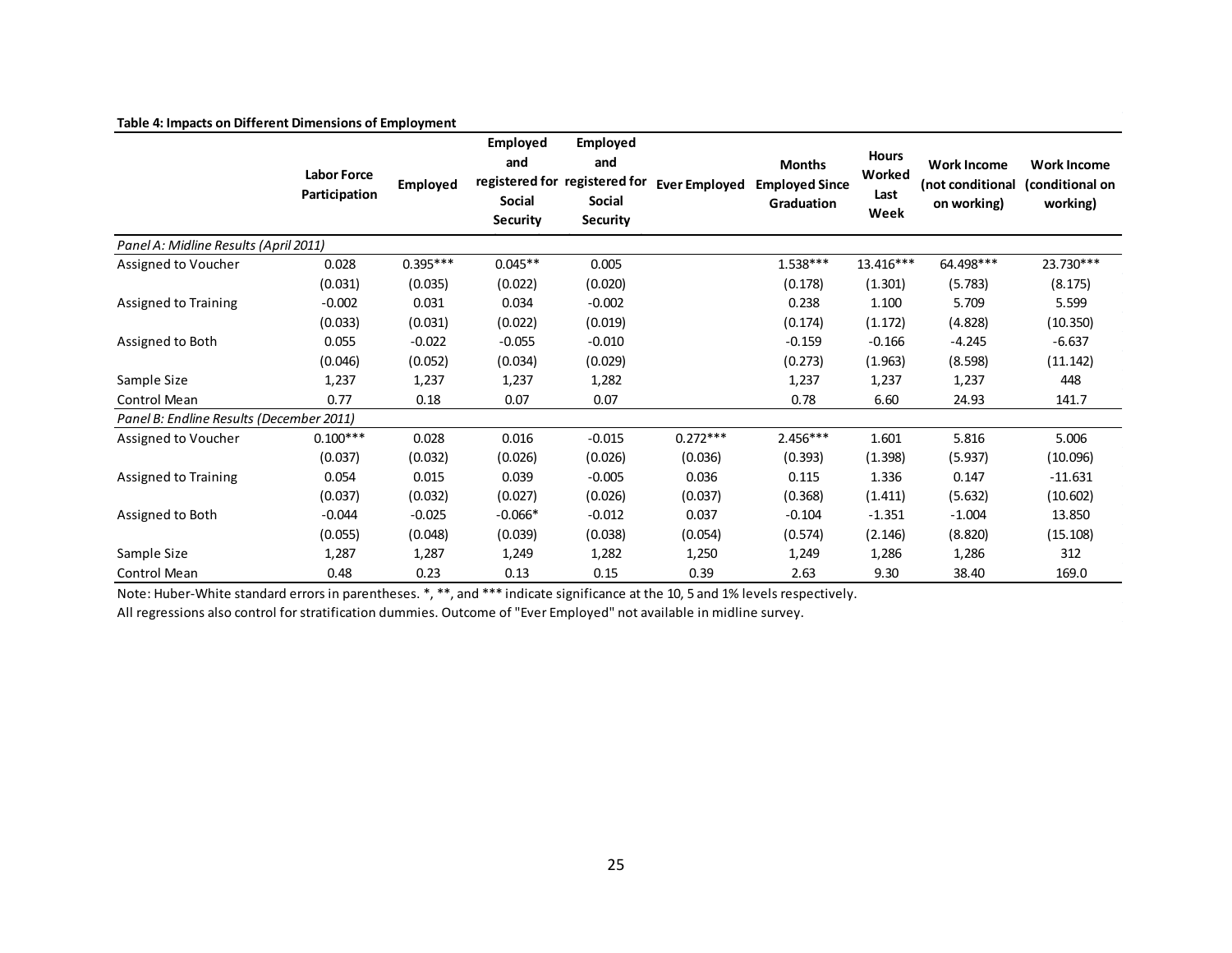| Interaction                              | Amman       | High Aptitude | Low Desire to<br>work full-time | Allowed to<br>Travel to Market<br>Alone |
|------------------------------------------|-------------|---------------|---------------------------------|-----------------------------------------|
| Panel A: Midline Results (April 2011)    |             |               |                                 |                                         |
| Assigned to Voucher                      | $0.504***$  | $0.426***$    | $0.380***$                      | $0.339***$                              |
|                                          | (0.043)     | (0.050)       | (0.046)                         | (0.049)                                 |
| Assigned to Training                     | 0.019       | 0.062         | 0.022                           | 0.049                                   |
|                                          | (0.033)     | (0.043)       | (0.042)                         | (0.044)                                 |
| Assigned to Both                         | 0.021       | $-0.041$      | $-0.013$                        | 0.024                                   |
|                                          | (0.064)     | (0.076)       | (0.069)                         | (0.075)                                 |
| Voucher*Interaction                      | $-0.254***$ | $-0.057$      | 0.036                           | 0.111                                   |
|                                          | (0.071)     | (0.069)       | (0.070)                         | (0.069)                                 |
| Training*Interaction                     | 0.021       | $-0.056$      | 0.023                           | $-0.033$                                |
|                                          | (0.064)     | (0.062)       | (0.061)                         | (0.062)                                 |
| Both*Interaction                         | $-0.086$    | 0.035         | $-0.022$                        | $-0.094$                                |
|                                          | (0.105)     | (0.104)       | (0.105)                         | (0.104)                                 |
| Sample Size                              | 1,237       | 1,237         | 1,237                           | 1,237                                   |
| Control Mean when Interaction=0          | 0.10        | 0.14          | 0.22                            | 0.09                                    |
| Control Mean when Interaction =1         | 0.28        | 0.21          | 0.12                            | 0.19                                    |
| Panel B: Endline Results (December 2011) |             |               |                                 |                                         |
| Assigned to Voucher                      | $0.085**$   | 0.013         | $-0.007$                        | 0.031                                   |
|                                          | (0.037)     | (0.044)       | (0.043)                         | (0.045)                                 |
| Assigned to Training                     | $0.061*$    | 0.015         | 0.012                           | $-0.026$                                |
|                                          | (0.035)     | (0.045)       | (0.044)                         | (0.042)                                 |
| Assigned to Both                         | $-0.059$    | 0.022         | $-0.019$                        | $-0.004$                                |
|                                          | (0.057)     | (0.068)       | (0.065)                         | (0.066)                                 |
| Voucher*Interaction                      | $-0.130*$   | 0.028         | 0.088                           | $-0.005$                                |
|                                          | (0.066)     | (0.063)       | (0.064)                         | (0.064)                                 |
| Training*Interaction                     | $-0.104$    | 0.001         | 0.009                           | 0.080                                   |
|                                          | (0.066)     | (0.063)       | (0.062)                         | (0.063)                                 |
| Both*Interaction                         | 0.078       | $-0.085$      | $-0.016$                        | $-0.039$                                |
|                                          | (0.099)     | (0.096)       | (0.096)                         | (0.096)                                 |
| Sample Size                              | 1,287       | 1,287         | 1,287                           | 1,287                                   |
| Control Mean when Interaction=0          | 0.11        | 0.21          | 0.28                            | 0.22                                    |
| Control Mean when Interaction =1         | 0.39        | 0.25          | 0.16                            | 0.23                                    |

# **Table 5. Heterogeneity of Employment Impact by Randomization Stratification Variables** Dependent Variable: Employed

Note: Huber-White standard errors in parentheses. \*, \*\*, and \*\*\* indicate significance at the

10, 5 and 1% levels respectively. All regressions also control for stratification dummies.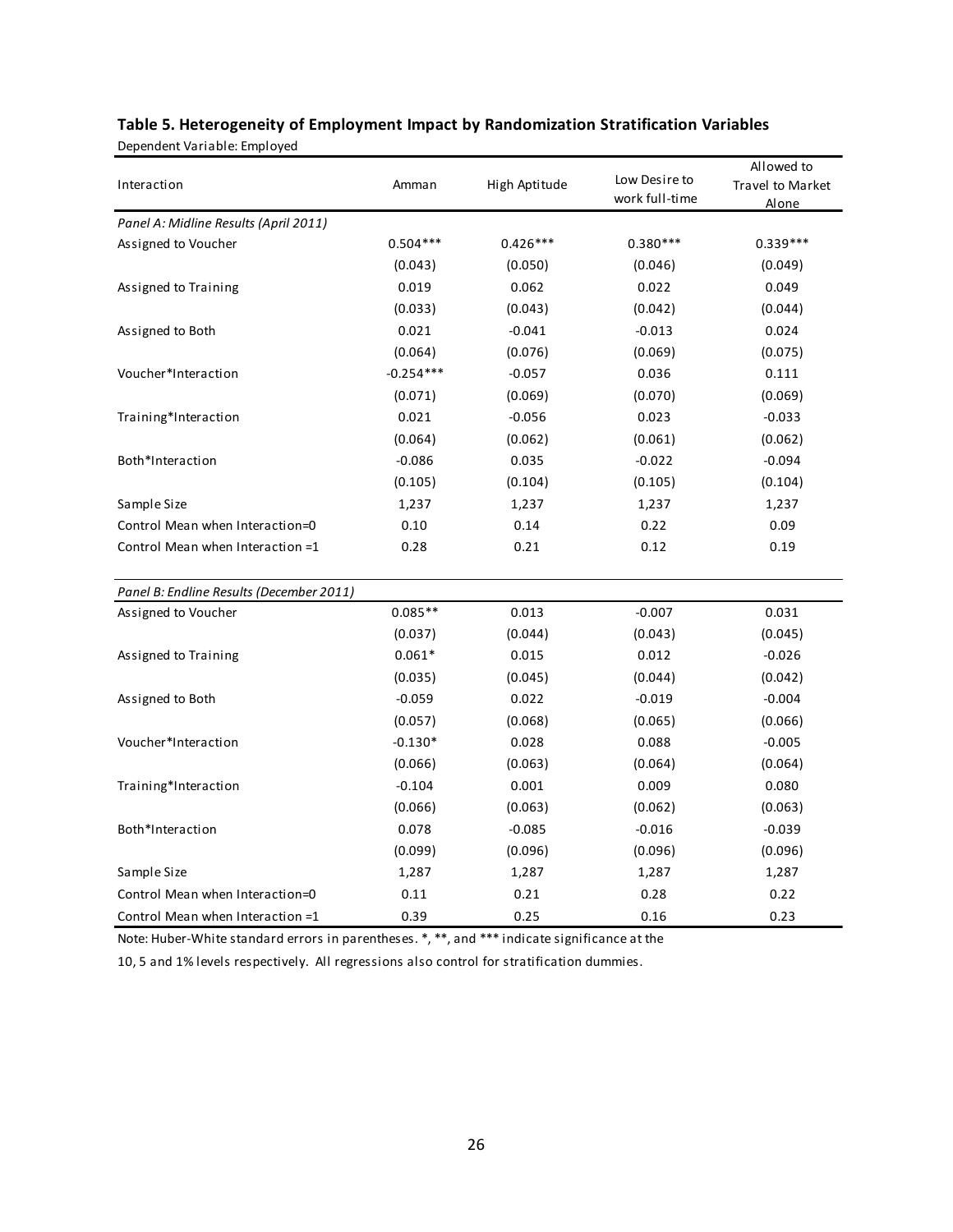|                      | Life<br>Ladder | Life<br>Ladder<br><b>Future</b> | <b>MHI5</b> | Severely<br>Poor MH | <b>Mobility</b><br><b>Index</b> | <b>Empowerment</b><br>Index | <b>Married</b> |
|----------------------|----------------|---------------------------------|-------------|---------------------|---------------------------------|-----------------------------|----------------|
| Assigned to Voucher  | $0.577***$     | $-0.201$                        | $-0.177$    | 0.017               | $-0.543***$                     | $-0.060$                    | 0.026          |
|                      | (0.180)        | (0.159)                         | (0.276)     | (0.031)             | (0.142)                         | (0.068)                     | (0.036)        |
| Assigned to Training | 0.283          | $0.266**$                       | $0.582**$   | $-0.048*$           | $-0.093$                        | $-0.018$                    | $-0.003$       |
|                      | (0.185)        | (0.131)                         | (0.281)     | (0.029)             | (0.125)                         | (0.072)                     | (0.036)        |
| Assigned to Both     | $-1.005***$    | $-0.071$                        | $-0.553$    | 0.030               | $0.928***$                      | 0.084                       | $-0.032$       |
|                      | (0.332)        | (0.329)                         | (0.524)     | (0.055)             | (0.230)                         | (0.102)                     | (0.069)        |
| Sample Size          | 1,249          | 1,249                           | 1,249       | 1,249               | 1,249                           | 1,249                       | 1,249          |
| Control Mean         | 4.970          | 8.128                           | 19.266      | 0.197               | 5.192                           | 4.847                       | 0.313          |

## **Table 6: Impacts on Wellbeing, Empowerment, Attitudes, and Marriage at Endline**

Note: Huber-White standard errors in parentheses. \*, \*\*, and \*\*\* indicate significance at the

10, 5 and 1% levels respectively. All regressions also control for stratification dummies.

Severly Poor MH indicates MHI-5 index is below 17.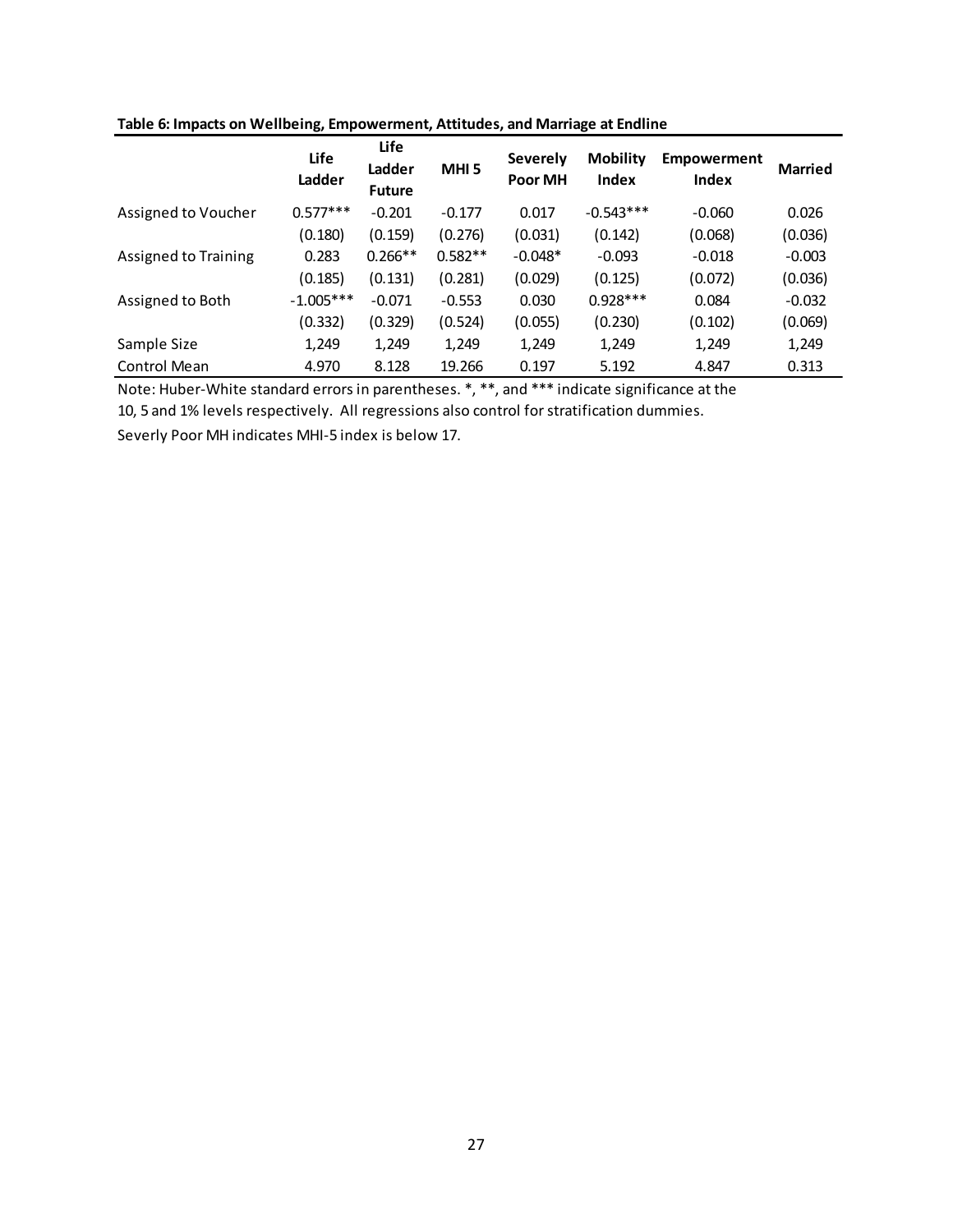### **Table 7: Employment Transitions (Percentage Transitioning from one state to another between survey rounds)**

| Panel A: Entire Sample |                |               |         |                       |                |                        |         |               |
|------------------------|----------------|---------------|---------|-----------------------|----------------|------------------------|---------|---------------|
|                        |                | Voucher Group |         | <b>Training Group</b> |                | <b>Both Treatments</b> |         | Control Group |
|                        | <b>Fndline</b> | Endline       | Endline | Endline               | Endline        | Endline                | Endline | Endline       |
|                        | unemp.         | employ.       | unemp.  |                       | employ. unemp. | employ.                | unemp.  | employ.       |
| Midline unemployed     | 37.5           | 5.2           | 66.1    | 13.3                  | 37.1           | 4.7                    | 70.4    | 12.2          |
| Midline employed       | 36.8           | 20.5          | 8.1     | 12.6                  | 37.8           | 20.5                   | 6.6     | 10.9          |
| Sample Size            |                | 288           |         | 278                   |                | 271                    |         | 395           |

### *Panel B: Amman, Salt and Zarqa*

|                    | Voucher Group |         | <b>Training Group</b> |                | <b>Both Treatments</b> |         | Control Group |         |
|--------------------|---------------|---------|-----------------------|----------------|------------------------|---------|---------------|---------|
|                    | Endline       | Endline | Endline               | Endline        | Endline                | Endline | Endline       | Endline |
|                    | unemp.        |         | employ. unemp.        | employ. unemp. |                        | employ. | unemp.        | employ. |
| Midline unemployed | 36.8          | 9.6     | 50.8                  | 17.5           | 41.9                   | 7.3     | 52.1          | 20.4    |
| Midline employed   | 28.0          | 25.6    | 13.3                  | 18.3           | 25.8                   | 25.0    | 7.8           | 19.8    |
| Sample Size        |               | 125     |                       | 120            |                        | 124     |               | 167     |

#### *Panel C: Outside Greater Amman*

|                    | Voucher Group |         | <b>Training Group</b> |                | <b>Both Treatments</b> |         | Control Group |         |
|--------------------|---------------|---------|-----------------------|----------------|------------------------|---------|---------------|---------|
|                    | Endline       | Endline | Endline               | Endline        | Endline                | Endline | Endline       | Endline |
|                    | unemp.        |         | employ. unemp.        | employ. unemp. |                        | emplov. | unemp.        | employ. |
| Midline unemployed | 38.0          | 1.8     | 78.2                  | 9.9            | 33.1                   | 2.6     | 83.8          | 6.1     |
| Midline employed   | 43.6          | 16.6    | 4.0                   | 8.0            | 47.4                   | 16.9    | 5.7           | 4.4     |
| Sample Size        |               | 163     |                       | 151            |                        | 154     |               | 228     |

#### **Table 8: Employment rates of 20-25 year old Female Community College Graduates**

|                              | 2007 | 2008 | 2009 | 2010 |    | Control group Voucher group Training only |    |
|------------------------------|------|------|------|------|----|-------------------------------------------|----|
| Central Jordan               |      |      |      |      | 39 | 33                                        | 34 |
| Northern and Southern Jordan | 19   | 19   | 20   |      |    | 19                                        |    |
| <b>Difference</b>            |      |      |      |      | 28 | 14                                        |    |

Source: 2007 to 2010 from Jordan Employment and Unemployment Surveys for 20-25 year old females with intermediate diplomas. Survey standard error is approximately 2 percentage points on sample means.

Voucher group includes both voucher only and voucher plus training group.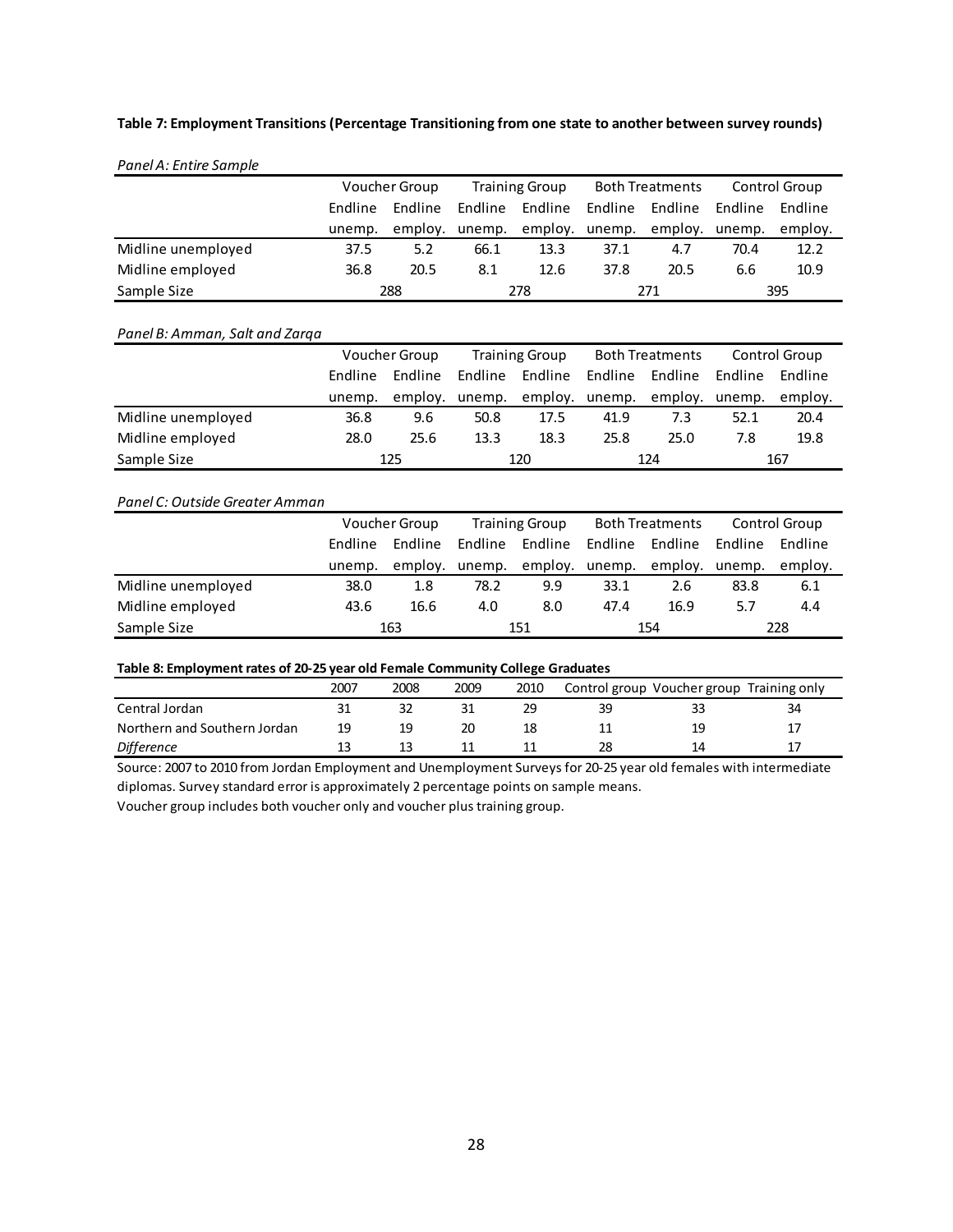

**Figure 1: Employment rates over time by location and treatment status**

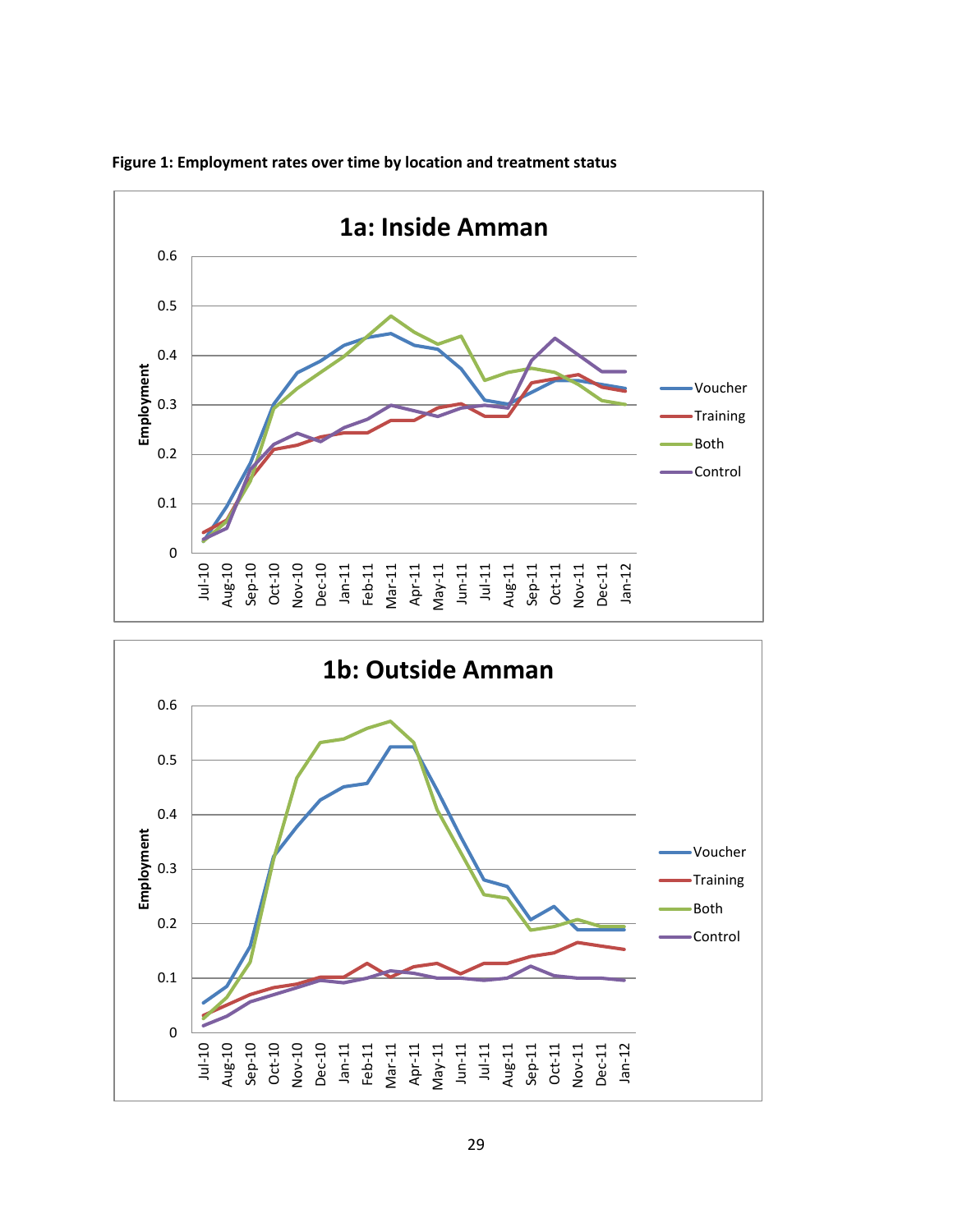## **Appendix 1: Robustness of Results to Attrition**

Table A1 shows attrition rates by treatment status and round. Attrition levels are low, but do vary slightly with treatment status, being lowest for the job voucher group. To assess the sensitivity of our employment results to survey attrition, Table A2 provides conservative upper and lower bounds on our point estimates. To construct the lower bound, we assume that all missing control group and training only group individuals were employed, whereas all missing voucher and voucher and training individuals were unemployed. The upper bound reverses this. Our main findings of a large and strongly significant impact of the voucher on employment at midline, and a small and insignificant effect at endline continues to hold at either bound.

|             |         | Table AI. Attrition by Heathlent Status |                      |
|-------------|---------|-----------------------------------------|----------------------|
|             | Midline | Endline                                 | Social Security data |
| Voucher     | 0.03    | 0.01                                    | 0.04                 |
| Training    | 0.09    | 0.05                                    | 0.04                 |
| <b>Both</b> | 0.07    | 0.04                                    | 0.03                 |
| Control     | 0.11    | 0.07                                    | 0.07                 |
| Total       | 0.08    | 0.04                                    | 0.05                 |

# **Table A1. Attrition by Treatment Status**

## **Table A2: Upper and Lower Bounds on Voucher Effect due to attrition**

|                             | Midline Employment                                           |            |            | <b>Endline Employment</b> |             |            |  |
|-----------------------------|--------------------------------------------------------------|------------|------------|---------------------------|-------------|------------|--|
|                             | Point                                                        | Lower      | Upper      | Point                     | Lower       | Upper      |  |
|                             | Estimate                                                     | Bound      | Bound      | Estimate                  | Bound       | Bound      |  |
|                             | (1)                                                          | (2)        | (3)        | (4)                       | (5)         | (6)        |  |
| Assigned to Voucher         | $0.395***$                                                   | $0.284***$ | $0.431***$ | 0.0285                    | $-0.0261$   | 0.0508     |  |
|                             | (0.0347)                                                     | (0.0354)   | (0.0331)   | (0.0319)                  | (0.0323)    | (0.0313)   |  |
| <b>Assigned to Training</b> | 0.0313                                                       | 0.0117     | 0.0321     | 0.0153                    | $-0.000514$ | 0.0197     |  |
|                             | (0.0309)                                                     | (0.0330)   | (0.0282)   | (0.0315)                  | (0.0327)    | (0.0302)   |  |
| Assigned to Both            | $-0.0221$                                                    | $-0.0247$  | $-0.00830$ | $-0.0250$                 | $-0.0161$   | $-0.00294$ |  |
|                             | (0.0519)                                                     | (0.0526)   | (0.0491)   | (0.0478)                  | (0.0480)    | (0.0473)   |  |
| Sample Size                 | 1,237                                                        | 1,347      | 1,347      | 1,287                     | 1,347       | 1,347      |  |
| .<br>.                      | ملہ ملہ ملہ<br>• ملاملاملا ا<br>$\cdot$ $\cdot$<br>$\sim$ 1. |            |            |                           |             |            |  |

Note: Huber-White standard errors in parentheses. \*, \*\*, and \*\*\* indicate significance at the

10, 5 and 1% levels respectively. All regressions also control for stratification dummies.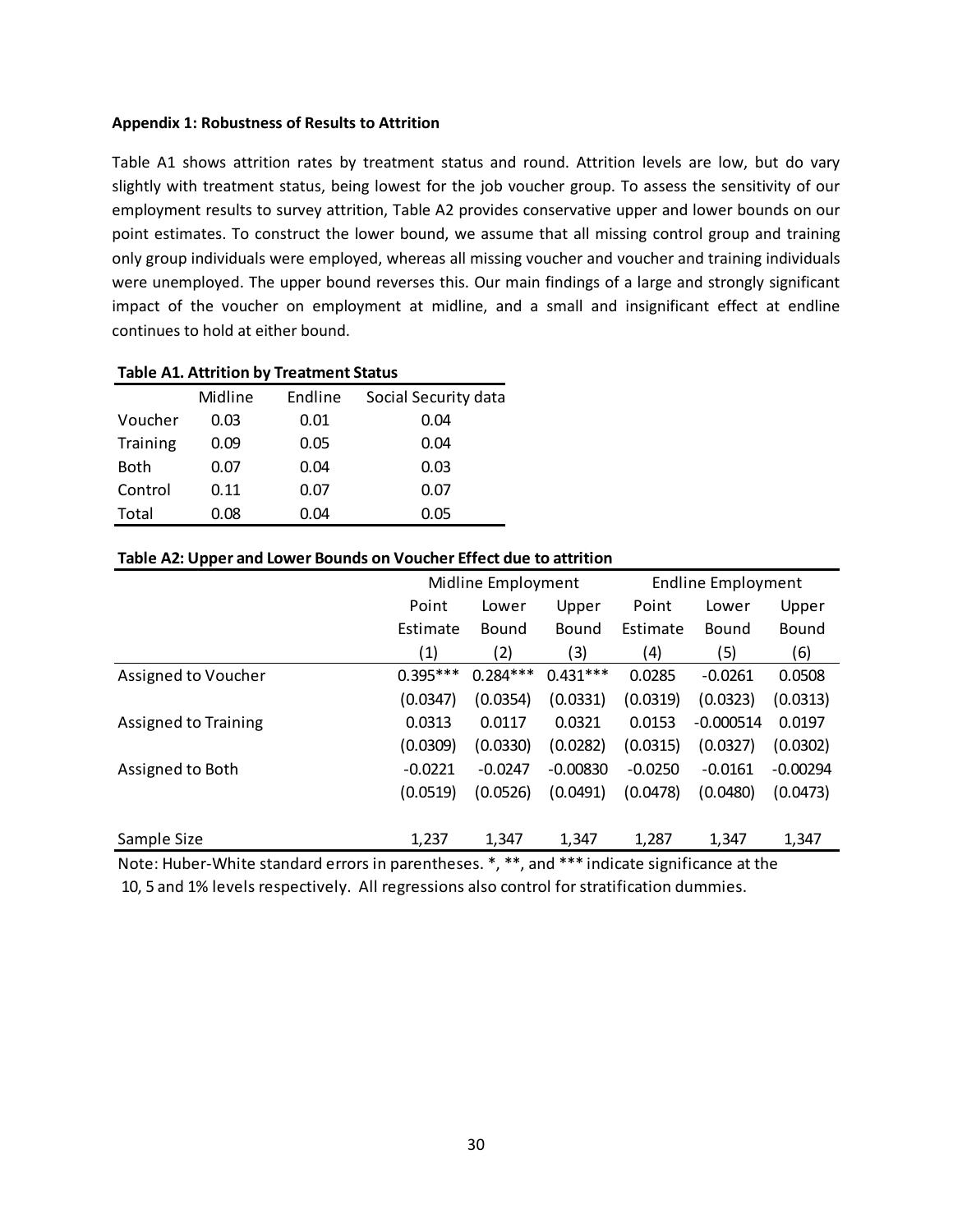## **Appendix II: Variable Definition**

- *Amman* a dummy indicating the respondent attended community college in Amman, Salt, or Zarqa, which are all located in Central Jordan
- *Employed* a dummy indicating the respondent worked for pay in the last month or is currently employed full or part-time.
- *Employed and Registered for Social Security (Administrative) –* a dummy indicating the respondent is formally recorded in the Social Security Corporation's administrative database
- Employed and Registered for Social Security (Survey) a dummy indicating the respondent reports being formally registered with the Social Security Corporation of Jordan
- *Empowerment Index* a proxy for female empowerment on a scale from zero to six with a higher score indicating greater empowerment. The index is computed as the number of profemale responses: 1. Disagree, "A thirty year old woman who has a good job but is not yet married is to be pitied" 2. Agree, "Women should occupy leadership positions in society" 3. Agree, "Women should be allowed to work outside of home" 4. Disagree, "Educating boys is more important than educating girls" 5. Agree, "Boys should do as much domestic work as girls" 6. Disagree, "A girl must obey her brother's opinion even if he's younger than her"
- *Ever Employed (Endline)* a dummy indicating the respondent reports having at least one paid job since she graduated from community college
- *Ever Employed (Midline)* a dummy indicating the respondent reports being currently employed or having worked for pay within the last three months
- *High Aptitude* a dummy indicating an above median score on the Tawjihi test for our sample
- *Hours Worked Last Week –* the number of hours that the respondent reports working in the previous week
- *Labor Force Participation –* a dummy indicating the respondent is *Employed* or has looked for a job in the last month
- *Life Ladder* a measure of how the respondent feels about her life at the moment measured by the eleven point Cantril self-anchoring striving scale with higher scores indicating positivity
- *Life Ladder Future* how the respondent feels about how her life will be in five years measured by the eleven point Cantril self-anchoring striving scale with higher scores indicating positivity
- *Low Desire to Work Full Time*  a dummy indicating either the respondent doesn't plan to graduate, is pessimistic about finding a job after graduation, or expects to work only part-time if she found a job